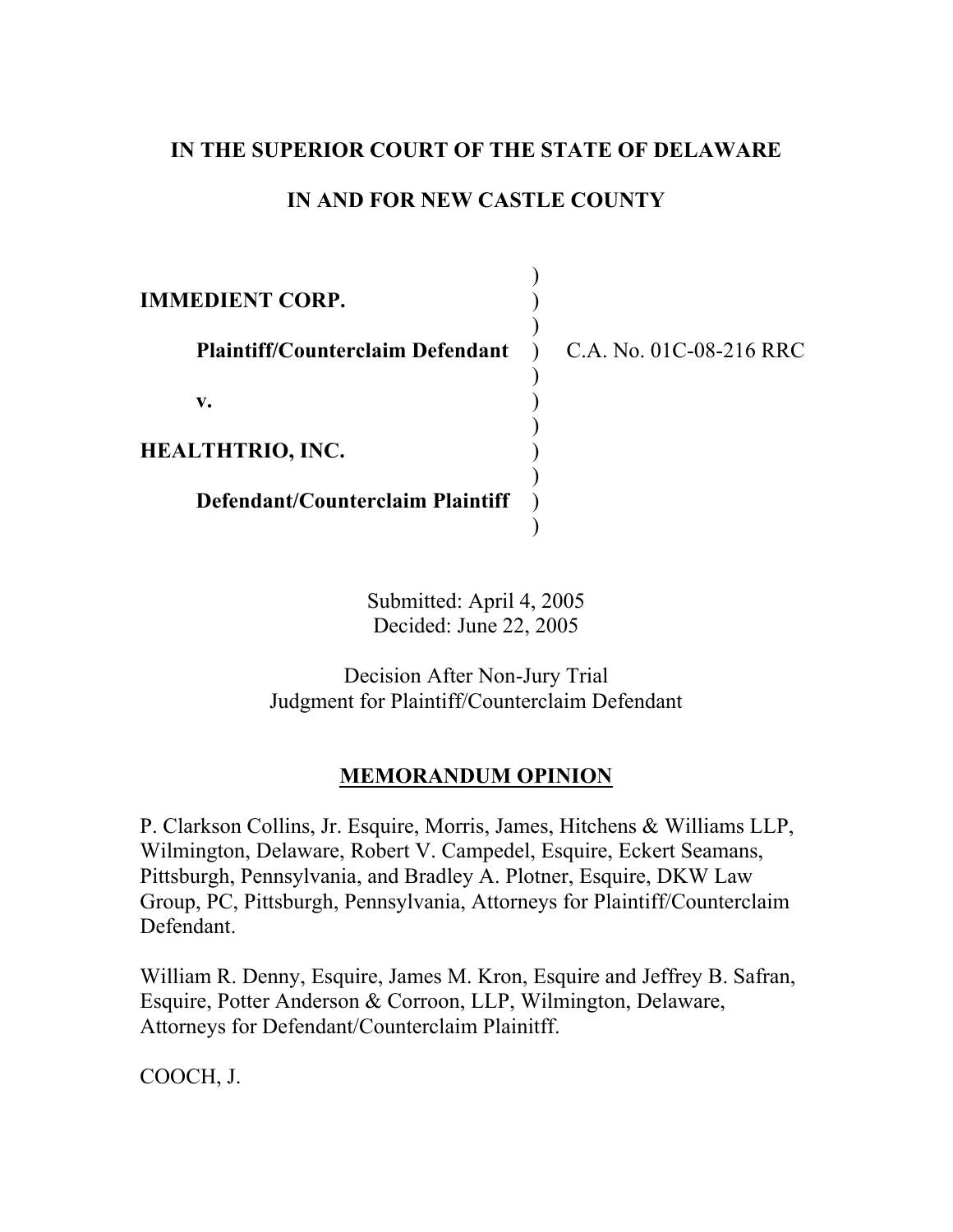### **I. INTRODUCTION**

This is an claim for breach of contract brought by Immedient Corp. ("Immedient") and a counterclaim for fraudulent misrepresentation brought by HealthTrio, Inc. ("HealthTrio"). (HealthTrio also claimed fraudulent misrepresentation and failure to perform under the contract as affirmative defenses). In November 2000 HealthTrio entered into a Professional Services Agreement ("PSA") contract with Immedient in which Immedient was to develop computer software for HealthTrio. Along with the PSA, HealthTrio and Immedient entered into a series of Time and Materials Statements of Work ("T & M SoW") that further defined the contractual obligations of each party.

Initially, HealthTrio paid Immedient's invoices without objection or dispute. However, sometime in Spring 2001, HealthTrio decided to stop making payments to Immedient. Subsequently, Immedient filed suit against HealthTrio in August 2001 alleging that HealthTrio had improperly refused to pay the outstanding invoices for services provided under the contract with Immedient. HealthTrio responded by arguing that it is not liable to Immedient because Immedient had misrepresented its ability to perform work under the contract and that Immedient's alleged failure to properly perform constituted a prior breach. HealthTrio further counterclaims that

2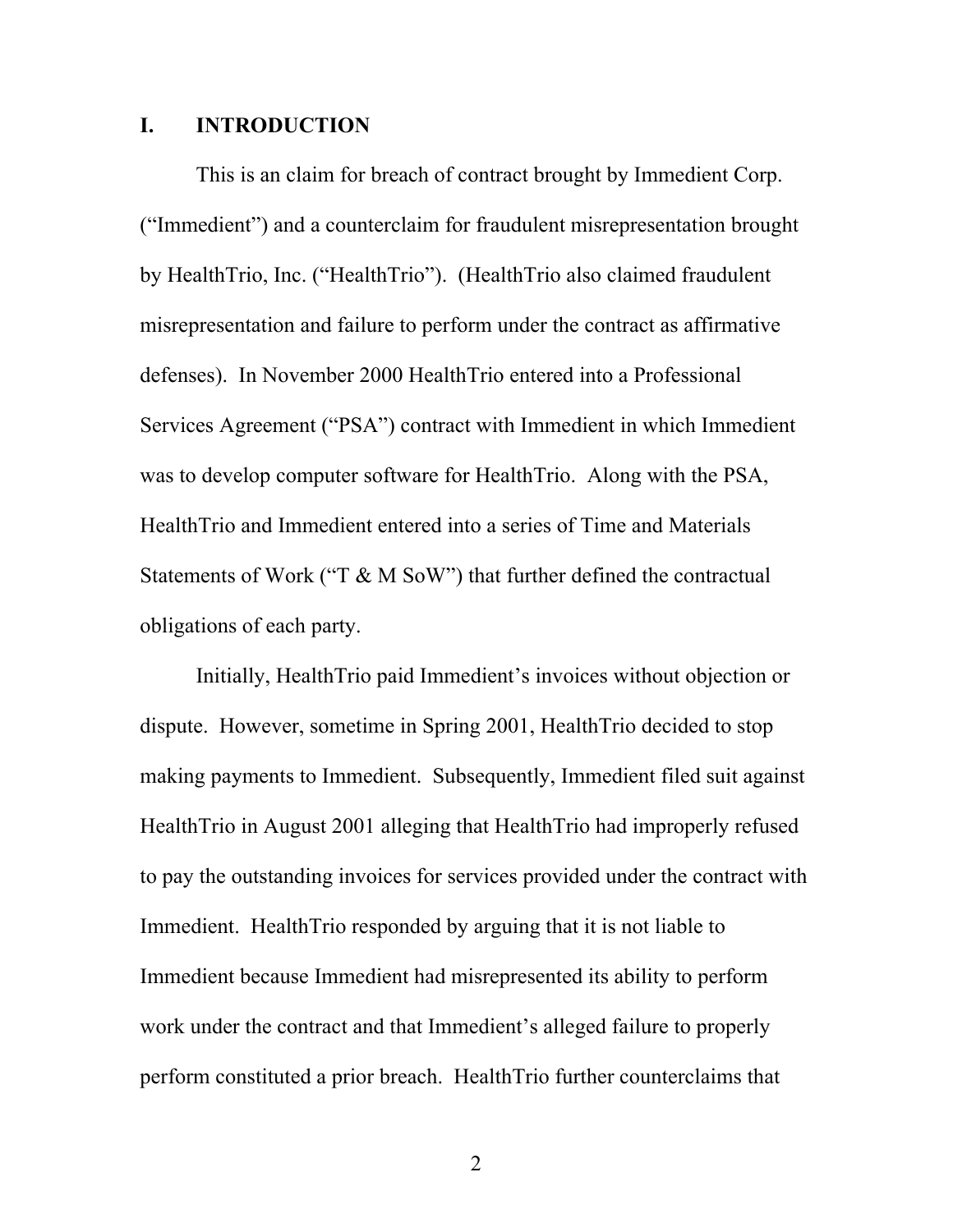*inter alia* Immedient failed to deliver the completed product, made false representations to induce HealthTrio into entering into the contract, and breached an implied covenant of good faith and fair dealing.

A non-jury trial was held in the Superior Court of the State of Delaware in and for New Castle County. This Court received testimony and evidence over a twelve-day period. The trial dates were April 28 through May 2, 2003, December 1 through December 5, 2003, and March 3 and 4, 2004.[1](#page-2-0) After the close of testimony, the parties submitted proposed findings of fact and conclusions of law.<sup>[2](#page-2-1)</sup>

## **II. SUMMARY OF OPINION**

Immedient argues that HealthTrio breached the PSA by "failing to provide Immedient with full payment of invoices issued for the services provided by Immedient to [HealthTrio] under the Services Agreement."<sup>[3](#page-2-2)</sup>

<span id="page-2-0"></span> $\frac{1}{1}$  $1$ . The trial schedule was interrupted, in part, in order to allow the parties to either mediate the case, or to engage directly in further settlement negotiations. The first mediation was held in March 2003, prior to trial. A second mediation was held between the first five days of trial and the next five days of trial. A third mediation was held post-trial with a different mediator. The Court appreciates the efforts of counsel and the parties to have sought voluntary resolution of this case, although such efforts were unsuccessful.

<span id="page-2-1"></span><sup>&</sup>lt;sup>2</sup> Present counsel for HealthTrio entered their appearance only on November 2, 2004 after it was determined that former counsel for HealthTrio had developed a conflict that apparently prevented continued representation of HealthTrio.

<span id="page-2-2"></span><sup>&</sup>lt;sup>3</sup> Immedient Corp.'s Complaint at ¶17.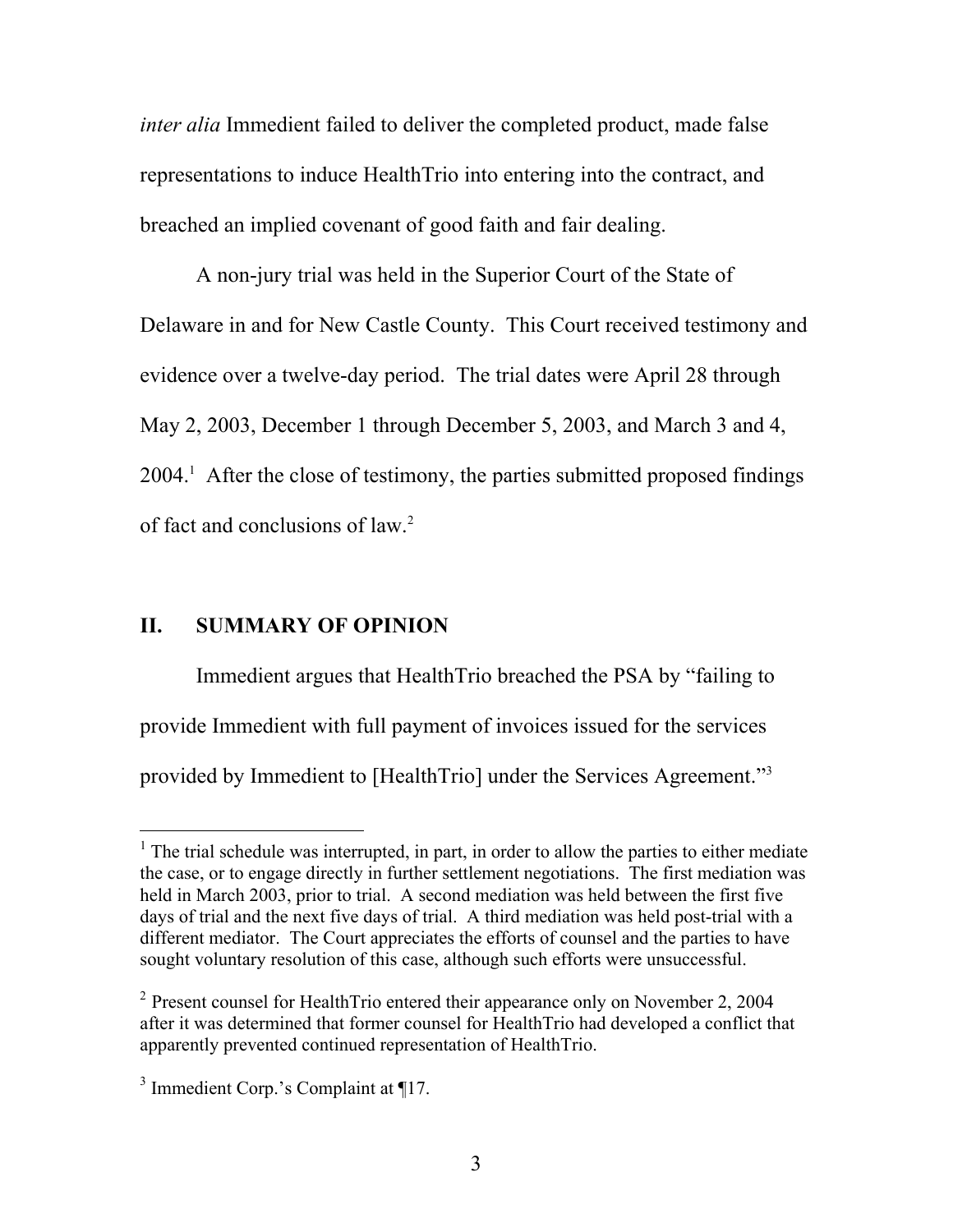HealthTrio raises two affirmative defenses, in essence, 1) that Immedient had breached the contract first by allegedly fraudulently misrepresenting its ability to perform the work under the PSA and 2) that Immedient failed to perform the work required under the contract "properly."<sup>[4](#page-3-0)</sup> HealthTrio also counterclaims *inter alia* that Immedient misrepresented its technical or managerial capabilities thereby fraudulently inducing HealthTrio into contracting with Immedient.

This Court finds that Immedient has proven by a preponderance of the evidence that HealthTrio breached the contract between itself and Immedient when HealthTrio did not pay the outstanding invoices for services that it authorized and when it did not contemporaneously object to the manner or cost of the invoiced work as required under the PSA. HealthTrio did not show that the technical and functional requirements of the so-called October 2000 technical documents were made a part of the contract such that Immedient was obligated to meet those requirements in order to be paid on the disputed invoice. The only requirements of Immedient (or HealthTrio) were those requirements contained in the PSA and the T & M SoWs. Under the requirements of the PSA, Immedient was only required to provide the services outlined in each successive T & M SoW and it was not required to

<span id="page-3-0"></span> $\frac{1}{4}$  $4$  HealthTrio's Answer and Counterclaim at ¶18.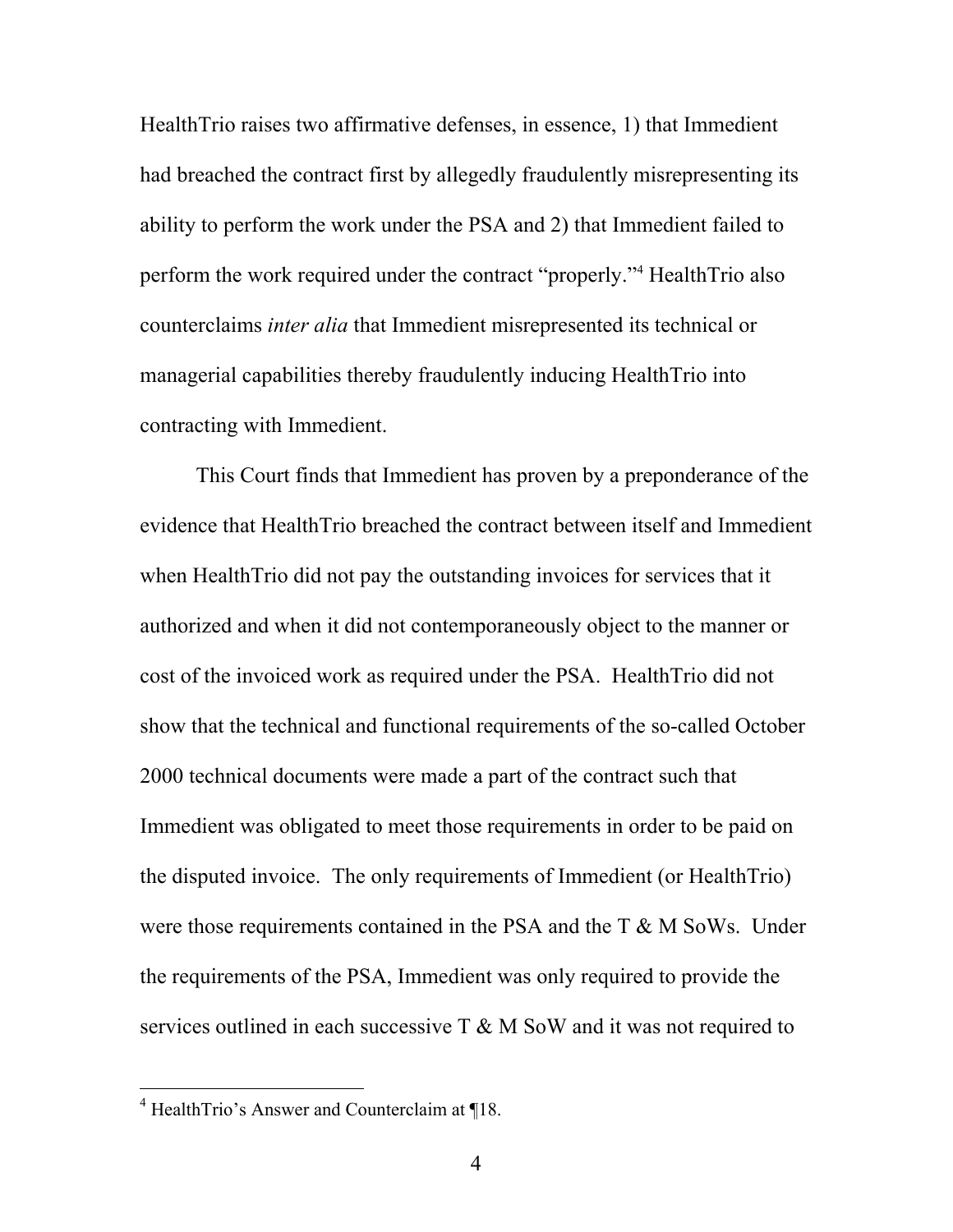deliver any completed product in order to receive compensation.<sup>[5](#page-4-0)</sup> Further, HealthTrio waived its right to counterclaim that Immedient fraudulently misrepresented its technical or managerial capabilities by not timely objecting to the invoices and by entering into new  $T \& M \& S \& W \&$ Immedient.<sup>[6](#page-4-1)</sup> Because this Court finds that HealthTrio waived any right to claim fraud, the Court need not reach the issues of whether HealthTrio has proven that Immedient fraudulently misrepresented its experience with Java programming or Extreme Programming ("XP") software development or otherwise mislead HealthTrio. Additionally, under the terms of the PSA, Immedient is entitled to attorney's fees.

<span id="page-4-0"></span> <sup>5</sup>  $5$  Obviously, at the completion of the project, Immedient's services should have resulted in a working version of the software that HealthTrio wanted. That did not happen. There was a great deal of conflicting testimony devoted to whether the software that was prepared by Immedient met certain technical requirements and was functional. There is the broader question of what constitutes completed software. The Courts notes (as did various witnesses at trial) that computer software may be completed but still require tweaking to work out bugs in the software. However, this Court need not reach this issue because Immedient never finished its work on the software because of the breach by HealthTrio.

<span id="page-4-1"></span><sup>&</sup>lt;sup>6</sup> Health Trio made an untimely motion to amend its counterclaim to include a claim for breach of contract, which this Court has denied. HealthTrio in its Proposed Findings of Fact and Conclusions of Law raised, for the first time, a claim for negligent misrepresentation. This Court holds that HealthTrio cannot make a claim of negligent misrepresentation because the claim comes too late.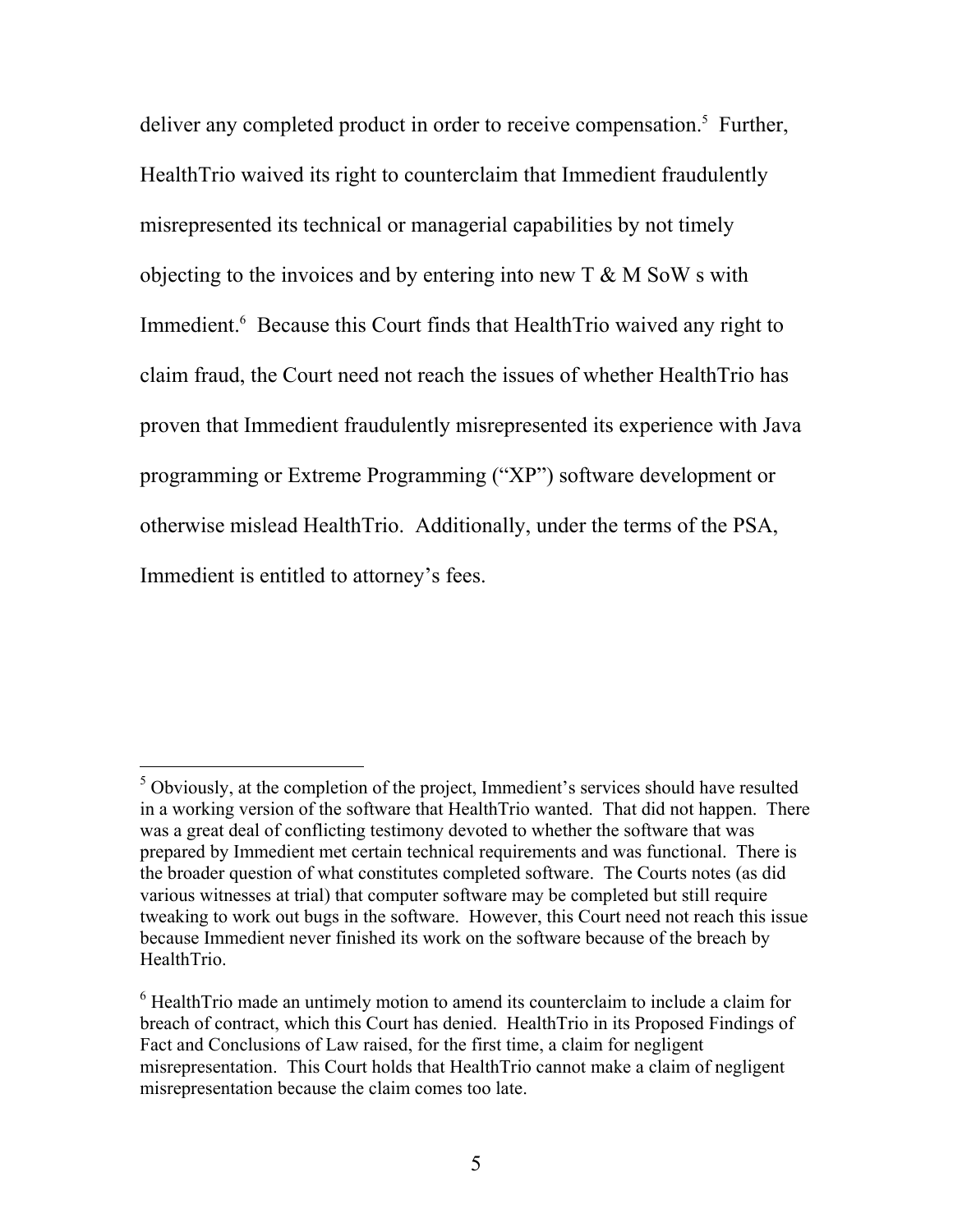### **III. ISSUES PRESENTED[7](#page-5-0)**

The Court has a number of issue to resolve in the instant case.

### **As to Immedient's Claim**

1. What documents constitute the agreement between HealthTrio and Immedient, i.e. are the terms of the Contract encompassed solely by the PSA and the attendant T & M SoWs or should the Court also consider the technical documents from October 2000 as part of the Contract?

2. Has Immedient shown by a preponderance of the evidence that HealthTrio breached the contract between the parties by its failure to pay the outstanding invoices without contemporaneously disputing the invoices as provided for in the PSA?

3. Was HealthTrio's performance under the contract excused by Immedient's alleged failure to properly perform its services under the Contract?

4. Is Immedient entitled to attorney fees related to the collection of the unpaid, then-undisputed invoices?

<span id="page-5-0"></span><sup>&</sup>lt;sup>-</sup>7  $\frac{7}{1}$  The Court was presented with numerous issues, many of which were overlapping or redundant; therefore, this Court has distilled the issues down to what it finds are the major issues.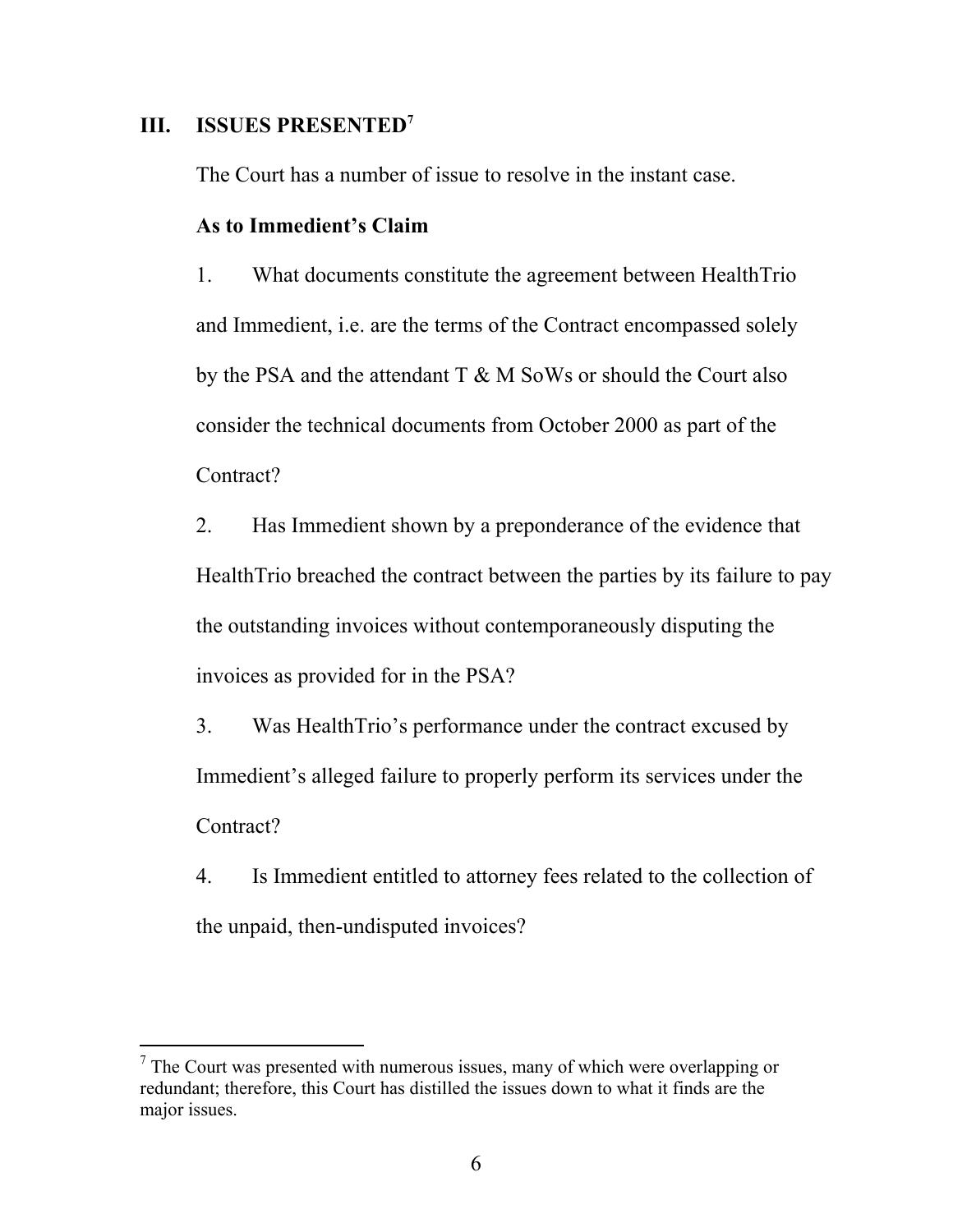### **As to HealthTrio's Claim**

5. Has HealthTrio waived its right to counterclaim that it was fraudulently induced into entering into a contract with Immedient through alleged misrepresentation by Immedient of its technical and management capabilities when HealthTrio failed to timely object to the invoiced services and when it continued to authorize new work from Immedient?

## **IV. THE COURT'S FACTUAL FINDINGS**

As a preliminary matter, this Court states the standard under which it has considered the evidence and reached its verdict. The Court finds the facts that follow to be determinative in this case. In doing so, the Court "applies the customary Delaware standard to the trial testimony."[8](#page-6-0) The **Court** 

must judge the believability of each witness and determine the weight given to all trial testimony. [The Court] considered each witness's means of knowledge; strength of memory and opportunity for observation; the reasonableness or unreasonableness of the testimony; the motives actuating the witness; the fact, if it was a fact the testimony was contradicted; any bias, prejudice, or interest, manner or demeanor upon the witness stand; and all other facts and circumstances shown by the evidence which affect the believability of the testimony.

l

<span id="page-6-0"></span><sup>8</sup> *Dionisi v. Di Campli*, 1995 Del. Ch. LEXIS 88.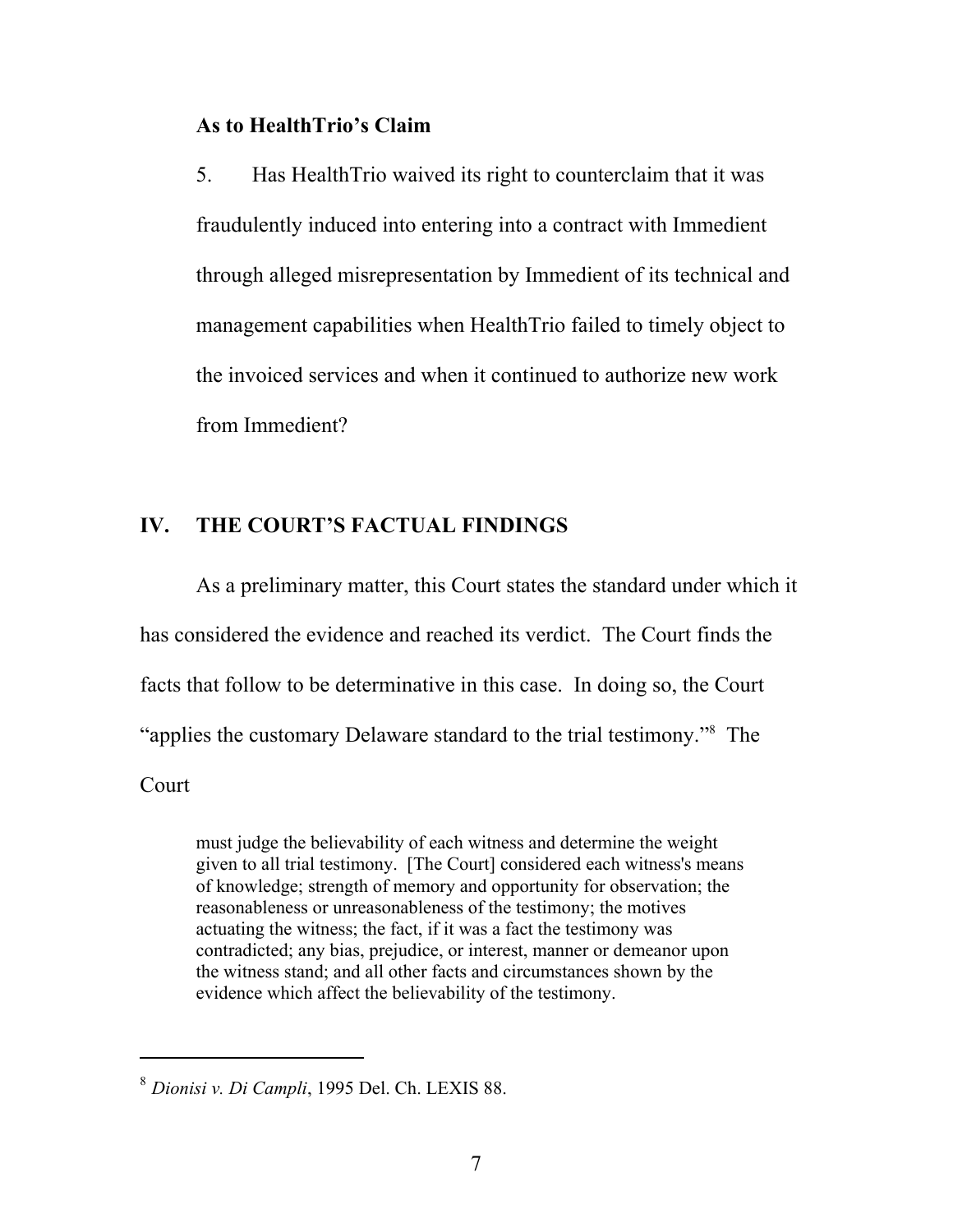After finding some testimony conflicting by reason of inconsistencies, [the Court] has reconciled the testimony, as reasonably as possible, so as to make one harmonious story of it all. To the extent [the Court] could not do this, [it] gave credit to that portion of the testimony which, in [its] judgment was most worthy of credit and disregarded any portion of testimony which, in [its] judgment, was unworthy of credit.<sup>[9](#page-7-0)</sup>

1. Immedient Corp. is a Delaware corporation that provides computer software and business solutions development to entities engaged in various industries throughout the United States.[10](#page-7-1) HealthTrio is a also a Delaware corporation and is a software service company that makes, markets, sells, and installs computer software.<sup>11</sup> HealthTrio*connect*<sup>tm</sup> was an "internet-based product, marketed directly to health plans, comprising four types of website portals through which healthcare related entities such as doctors, employers, insurers, brokers, and patients accessed information about the provision of and payment for a patient's healthcare.["12](#page-7-3) This Court has jurisdiction of the claims because both parties are Delaware corporations.

2. The PSA contains a choice of law clause designating that

<span id="page-7-0"></span><sup>9</sup> *Dionisi*, 1995 Del. Ch. LEXIS 88.

<span id="page-7-1"></span><sup>&</sup>lt;sup>10</sup> Immedient's Proposed Findings of Fact and Conclusion of Law at 1 (hereinafter "Immedient's Proposed Findings/Conclusions at \_.").

<span id="page-7-2"></span><sup>&</sup>lt;sup>11</sup> Immedient's Proposed Fact and Law at 1; HealthTrio's Proposed Findings of Fact and Conclusion of Law at 54 (hereinafter "HealthTrio's Proposed Findings/Conclusions at  $\ldots$ ").

<span id="page-7-3"></span><sup>&</sup>lt;sup>12</sup> HealthTrio's Proposed Findings/Conclusions at  $\P$  1.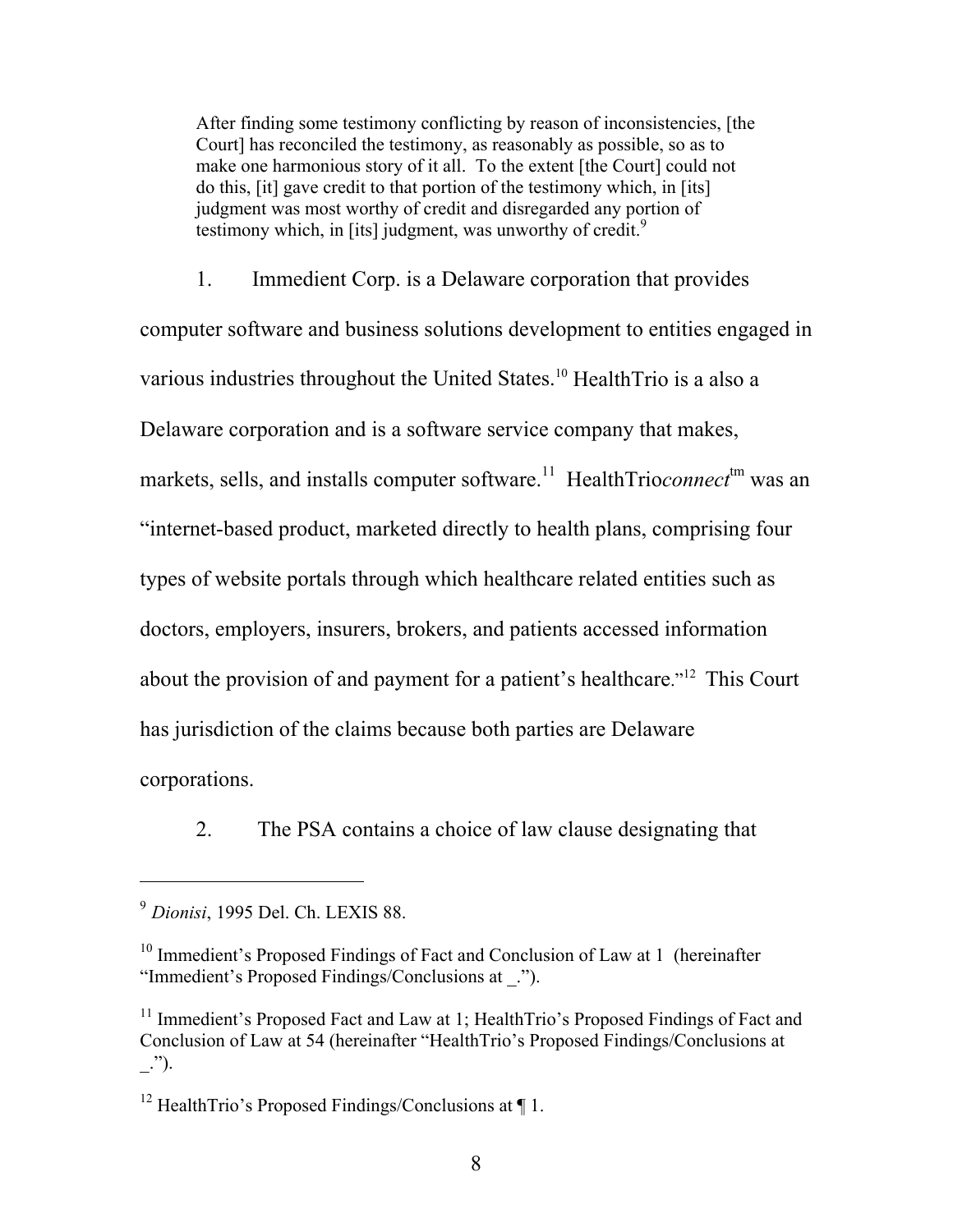California law will govern contract disputes between the parties. The Court finds, and the parties do not dispute, that the choice of law clause is valid and that California law governs.

3. In August 2000, Rudy Hilado, vice-president of Technology of HealthTrio, met with David Foley and Donna Nichols, at that time Immedient employees, to discuss the prospect of Immedient developing computer software for a project identified as the HealthTrio*connect*<sup>tm</sup> Members Initiative ("the Project").<sup>13</sup> HealthTrio usually used its own staff and resources to produce its products; however HealthTrio apparently lacked sufficient staff and resources to produce concurrently a new members portal in time to meet client demands, and still continue development of HealthTrio's other products.

4. In October 2000, HealthTrio and Immedient entered into two T & M SoWs.<sup>14</sup> The first T & M SoW, dated October 16, 2000,<sup>15</sup> was titled "Discovery Phase" and was intended to "determine the vision and scope to

<span id="page-8-0"></span><sup>&</sup>lt;sup>13</sup> Immedient's Proposed Findings/Conclusions at 2; HealthTrio's Proposed Findings/Conclusions at 5.

<span id="page-8-1"></span><sup>&</sup>lt;sup>14</sup> Immedient's Proposed Findings/Conclusions at 6: HealthTrio's Proposed Findings/Conclusions at 14.

<span id="page-8-2"></span><sup>&</sup>lt;sup>15</sup> The dates used to refer to the T & M SoWs is the date that the documents were signed, which is not to be confused with the "Authorized Start Dates" that are often not the same date as the signing date.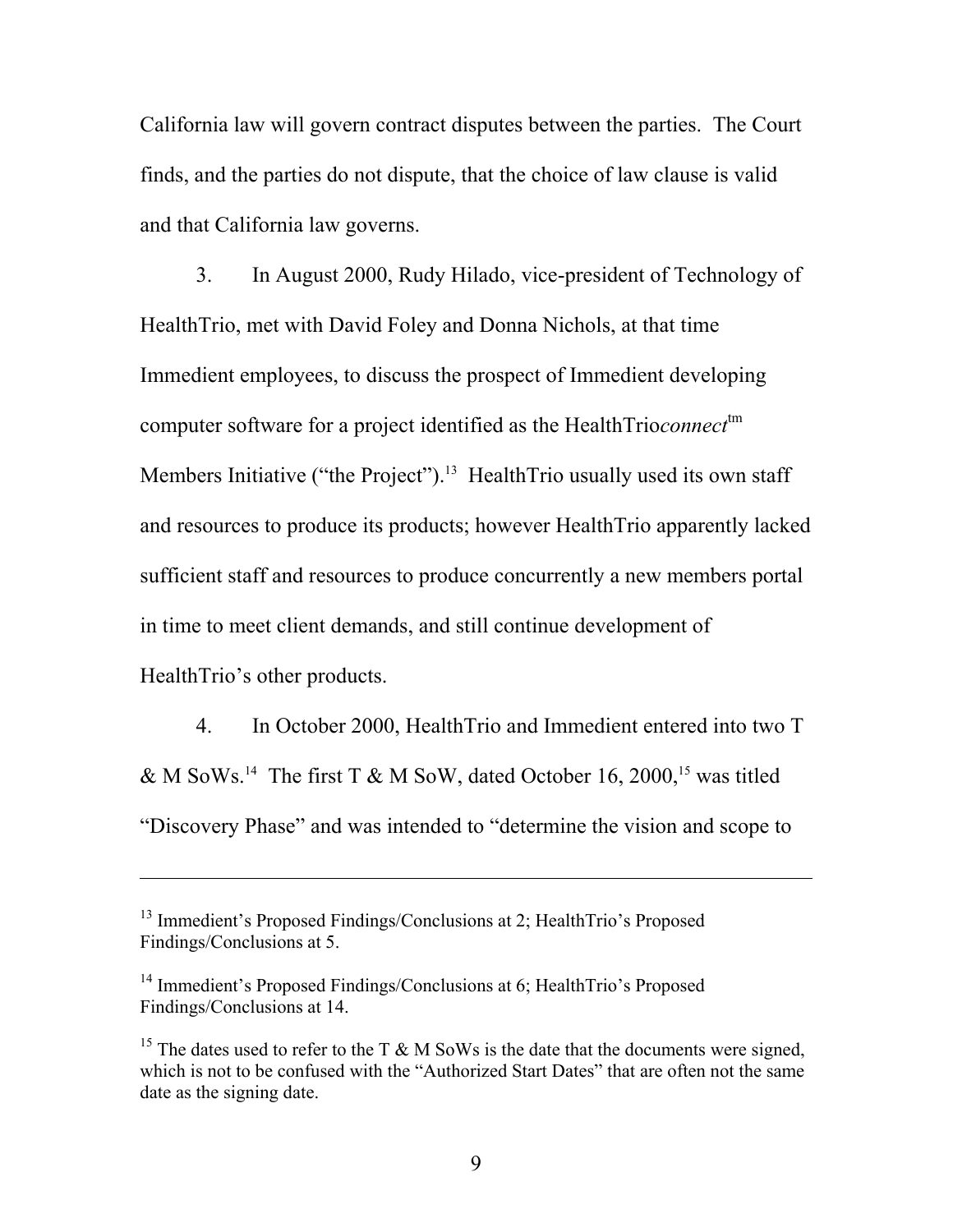be completed by January 1, 2002."<sup>16</sup> The second T & M SoW, dated October 25, 2000, was titled "Design, Development and Stabilization Phase" and was intended to establish the billing rates of Immedient's services and to set an estimate of the budgeted amount to be spent on the "Design through Stabilization."[17](#page-9-1) The second T & M SoW stated that the "Content Member Initiative effort [was] to be completed by January 2001; however, the "Anticipated End Date . . . [was listed as] 2/1/01.["18](#page-9-2) 

5. The initial two T & M SoWs, as well as subsequent SoWs, gave HealthTrio the responsibility for "assuming direction of all Immedient Consulting personnel performing services under this Statement of Work.["19](#page-9-3)  Hilado was the Client Administrator for the Project and worked in Immedient's Denver office during the Project.<sup>20</sup> The two T  $\&$  M SoWs also stated that '[t]he work described in this Statement of Work will be done

<span id="page-9-0"></span><sup>&</sup>lt;sup>16</sup> October 16 T & M SoW at PX 6. Immedient and HealthTrio, by order of the Court, submitted a "Joint Appendix." Immedient's exhibits are designated "PX \_." and HealthTrio's exhibits are designated "DX .".

<span id="page-9-1"></span><sup>17</sup> October 25 T & M SoW PX 9.

<span id="page-9-2"></span><sup>&</sup>lt;sup>18</sup> Design, Development and Stabilization Phase T & M SoW at PX 9.

<span id="page-9-3"></span><sup>&</sup>lt;sup>19</sup> Discovery Phase T & M SoW of October 16, 2000 at PX 6, DX 5.

<span id="page-9-4"></span><sup>&</sup>lt;sup>20</sup> Hilado Direct at A-0185. The parties have used a uniform method of citing to the trial transcripts. Every 8 ½" by 11" page of the multi-volume trial transcript is stamped with a sequential number in the following form: A-00000000. The parties have shortened the citation to A-0000.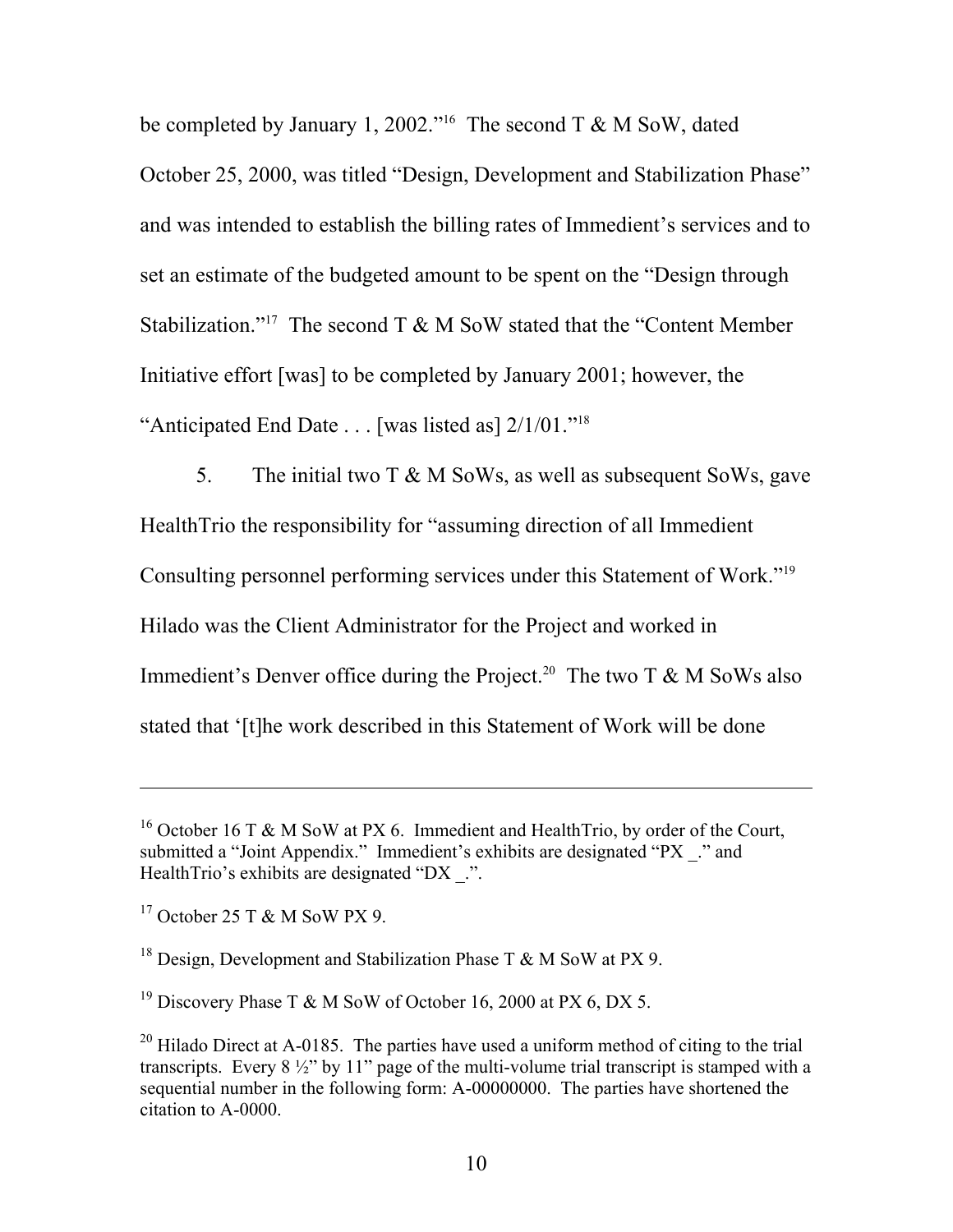under the general terms and conditions outlined in the Immedient "Professional Services Agreement." [Citation omitted.] Any exceptions to the Professional Services Agreement are noted in this Statement of Work."

6. The "Discovery Phase" resulted in several documents, only three of which are in issue. The three documents, titled, "Technical Specification," "Functional Specification," and "Vision/Scope," are collectively referred to as the "October technical documents." [21](#page-10-0) The "Technical Specification" document was intended to "confirm that the general approaches & recommendations proposed by Immedient are acceptable to [HealthTrio] and . . . to clarify several of those technical positions in an attempt to leverage existing code bases as well as the knowledge of the team."<sup>22</sup> The "Functional Specification" document was intended "to provide an overview of the functional requirements for the HealthTrio*connect*<sup>tm</sup> member interface."<sup>23</sup> The "Vision/Scope" document was intended to cover "the Vision Statement, Architecture Goals, Scope and User Profile for the HealthTrio connect Member Initiative.["24](#page-10-3) 

<span id="page-10-0"></span><sup>&</sup>lt;sup>21</sup> Immedient's Proposed Findings/Conclusions at 12; HealthTrio's Proposed Findings/Conclusions at 14.

<span id="page-10-1"></span> $22$  The "Technical Specification" document at PX 187; DX 9.

<span id="page-10-2"></span><sup>&</sup>lt;sup>23</sup> The "Functional Specification" document at PX 189; DX 11.

<span id="page-10-3"></span><sup>&</sup>lt;sup>24</sup> The "Vision/Scope" document at PX 190; DX 12.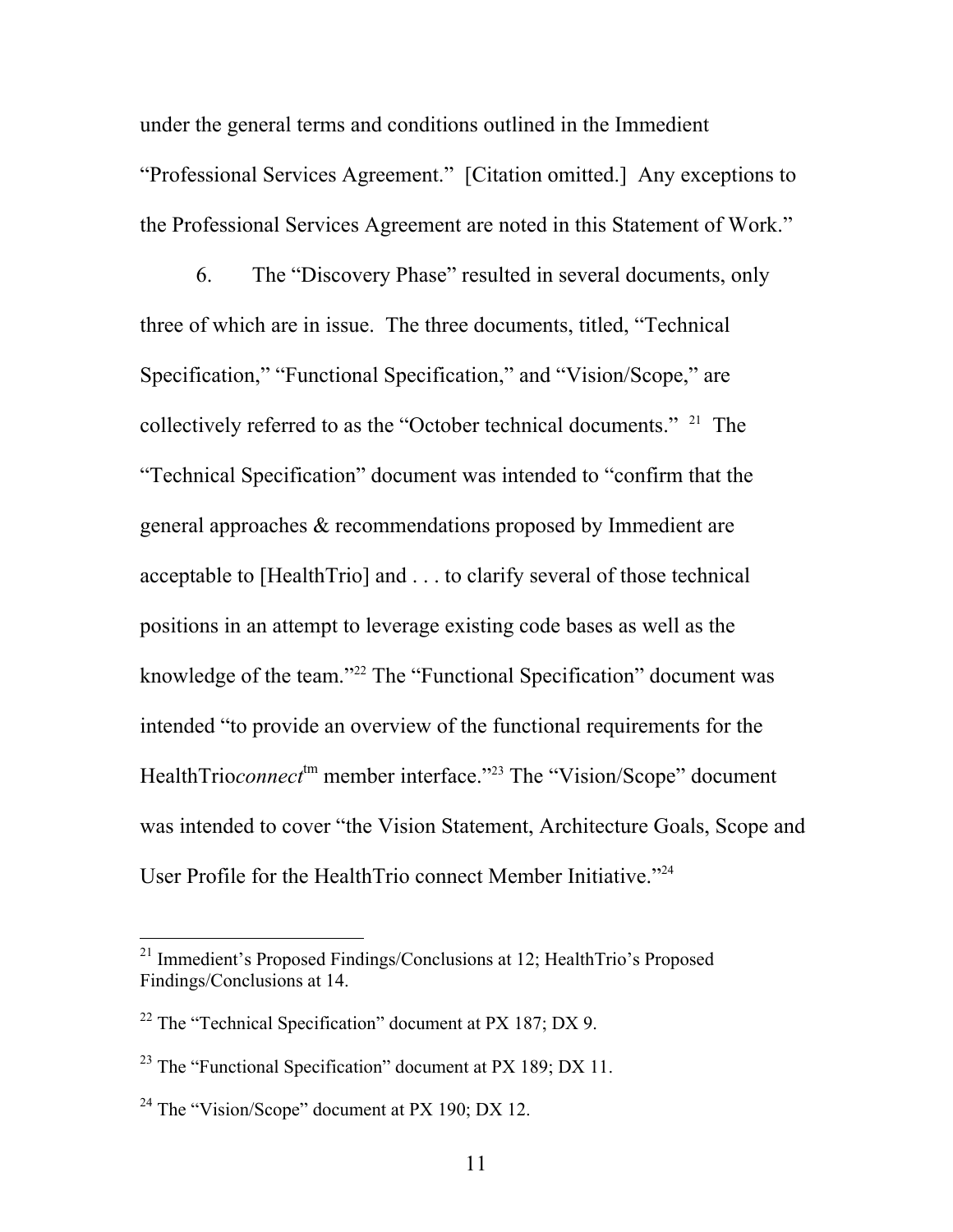7. The "Vision/Scope" document appears to be a consolidation of the "Functional Specification" document and "Technical Specification" document and, in fact, the "Vision/Scope" document incorporates the "Functional Specification" document, along with several other documents.[25](#page-11-0)

8. On November 2, 2000, HealthTrio and Immedient entered into the PSA under which Immedient agreed to develop computer software for the Project.<sup>26</sup> Immedient drafted the PSA.<sup>[27](#page-11-2)</sup>

9. Under "Services," the PSA provided that "Immedient shall provide the services as described in this PSA and/or services described in the attached Statement of Work. [Citation omitted.] Immedient may also provide services on other Statements of Work that have been signed by both Parties at any time in the future."[28](#page-11-3) The PSA provided under "Payment" that "[f]or Time and materials Engagements: Immedient shall invoice [HealthTrio] on a bi-weekly basis for services rendered and approved and

<span id="page-11-0"></span><sup>&</sup>lt;sup>25</sup> The "Vision/Scope" document at PX 190; DX 12.

<span id="page-11-1"></span> $26$  PSA at PX 2.

<span id="page-11-2"></span> $27$  There was testimony at trial that HealthTrio was able to modify the agreement before signing. Korpman Cross at A-0150.

<span id="page-11-3"></span> $28$  PSA at PX 2.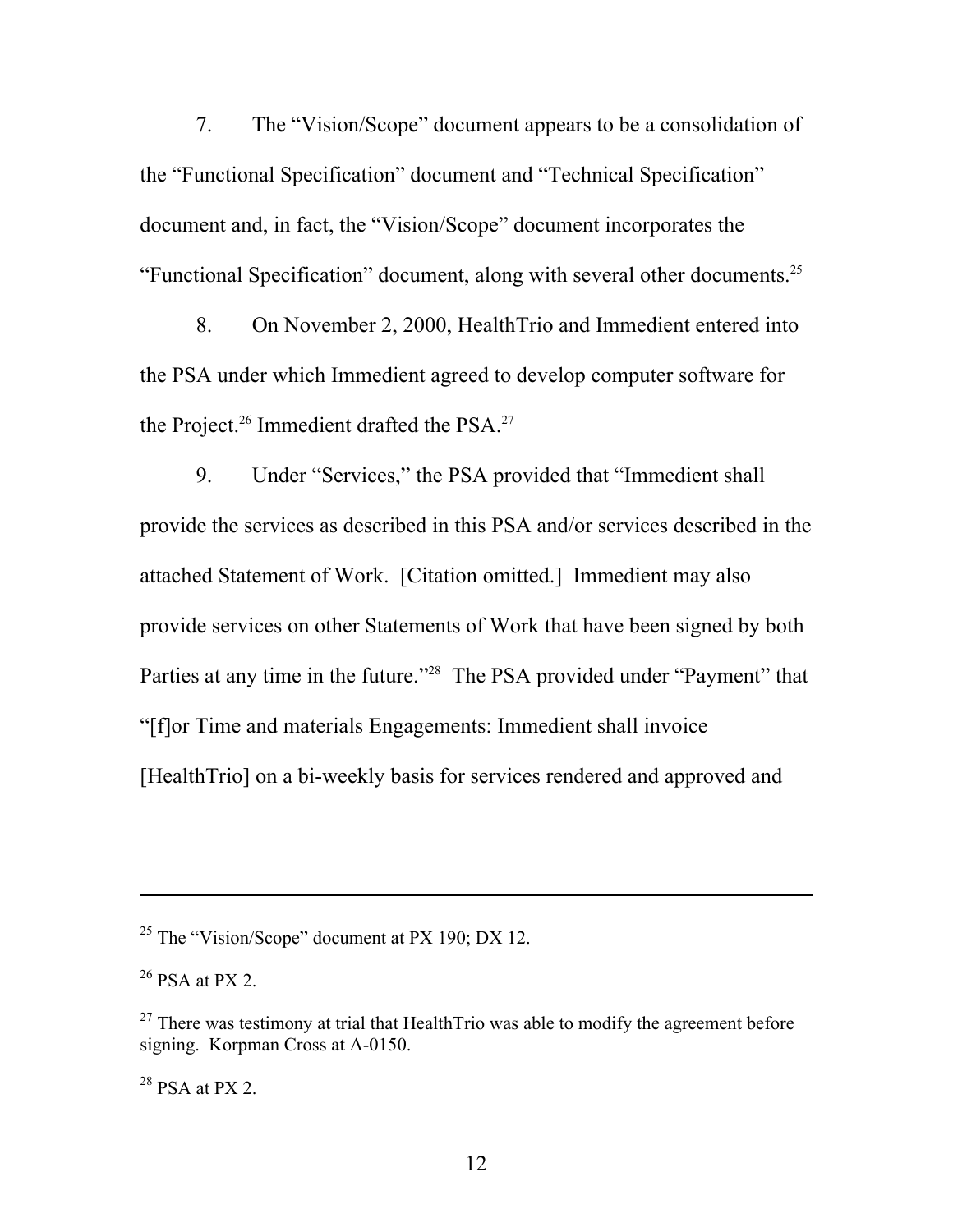out-of-pocket expenses incurred."<sup>29</sup> The "Payment" clause further provided that "[n]on-disputed invoices shall be payable in full within 30 days from receipt . . . [and] [a]ny and all attorney fees expended to collect unpaid undisputed amounts under this agreement shall be the responsibility of [HealthTrio]."[30](#page-12-1) Under "Service Estimates and Bids," the PSA provided that "[f]or Time and Materials Engagements . . . Immedient shall provide in a Statement of Work an estimate of charges for the Services covered by such Statement of Work, but no such estimate, or any other estimate provided by Immedient to [HealthTrio] . . . shall be binding on Immedient."<sup>31</sup> The PSA provided under "Term of Agreement" that "[t]his Agreement may be terminated by either Party with or without cause upon 30 business days notice to the other Party . . . [and] [a]ny individual Statement of Work under this Agreement may be terminated, in whole or in part, by [HealthTrio] . . . for any reason."<sup>[32](#page-12-3)</sup>

10. The "Discovery Phase T & M SoW" anticipated that Phase 1

<span id="page-12-1"></span><sup>30</sup> *Id*.

<span id="page-12-2"></span> $31$  *Id.* 

<span id="page-12-0"></span> $29$  PSA at PX 2.

<span id="page-12-3"></span> $32$  PSA at PX 2.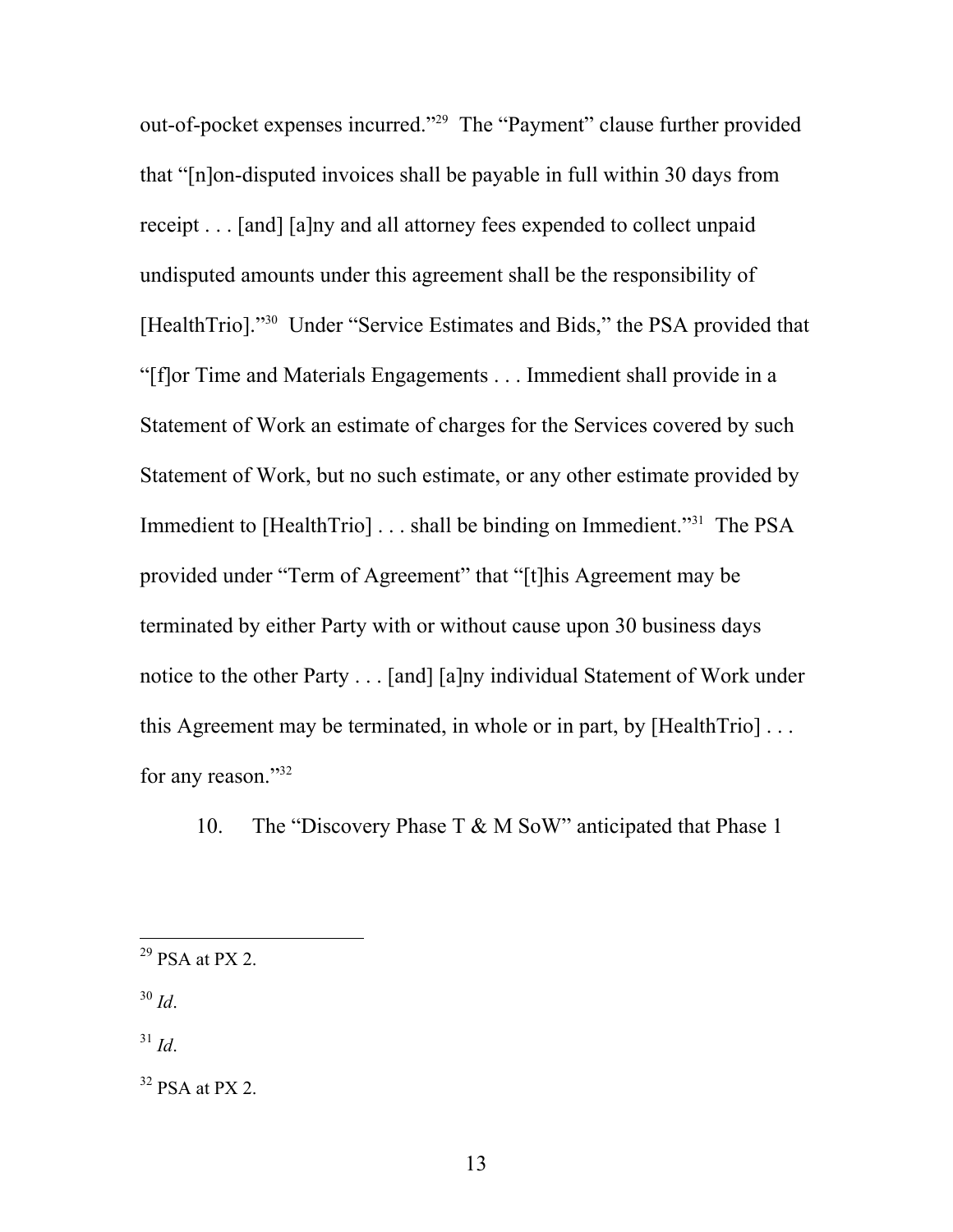would be completed by January 1, 2001.<sup>33</sup> The "Vision/Scope" document stated that "the HealthTrio*connect*<sup>tm</sup> Member Initiative [software] that will be delivered in the first phase . . . must be completed by mid-January 2001 for a rollout to the 500+ employees of PARTNERS National Health Plans of North Carolina."<sup>34</sup> The PARTNERS' employees were to "serve as the beta test group before the ... subsystem [the HealthTrio*connect*<sup>tm</sup> Member Initiative] [was] rolled out to the 350,000 people served by PARTNERS."[35](#page-13-2)  The first phase of the Project was to "optimize the ship date in order to satisfy [HealthTrio's] early to market strategy."<sup>36</sup> The "Vision/Scope" document envisioned that "[c]onstraining the features is to ship the essential set of functionality."<sup>[37](#page-13-4)</sup>

11. In mid-January 2001, Immedient and HealthTrio executed a third  $T \& M$  SoW titled "Addendum – Completion of Release 1" that changed the completion date of Phase  $1.^{38}$  The purpose of the third T & M

<span id="page-13-0"></span><sup>&</sup>lt;sup>33</sup> Discovery Phase T & M SoW of October 16, 2000 at PX 6, DX 5.

<span id="page-13-1"></span><sup>&</sup>lt;sup>34</sup> Vision/Scope Document of October 26, 2000 at PX 190, DX 12.

<span id="page-13-2"></span><sup>35</sup> *Id.* 

<span id="page-13-3"></span> $36$  *Id.* 

<span id="page-13-4"></span> $37$  *Id.* 

<span id="page-13-5"></span><sup>38</sup> January 26, 2001 T & M SoW at PX 12.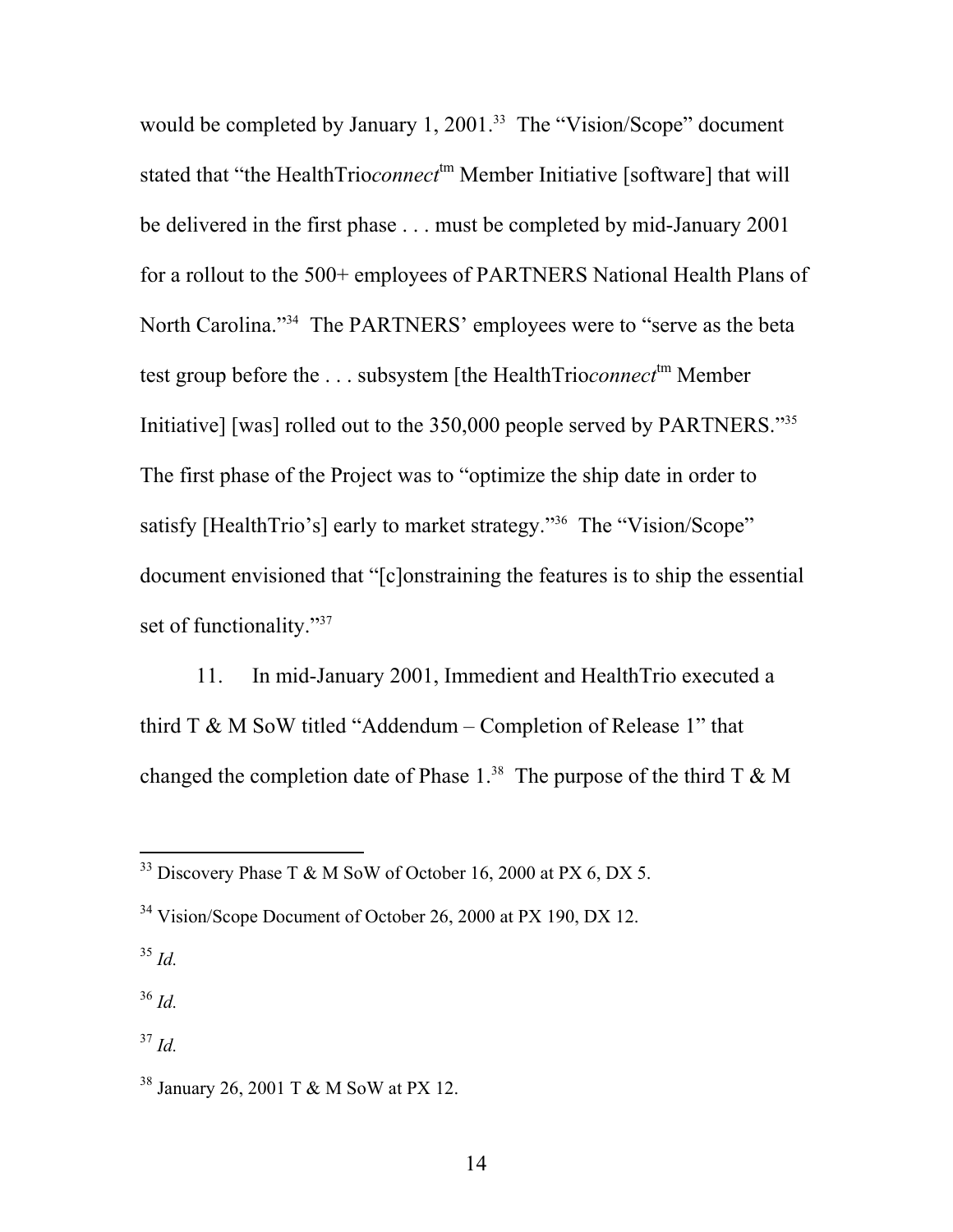SoW was to "complete defined scope for Release 1 by February  $5<sup>th</sup>$ , 2001."<sup>39</sup> This T & M SoW also stated that "[t]he work described in this Statement of Work will be done under the general terms and conditions outlined in the Immedient "Professional Services Agreement." [Citation omitted.] Any exceptions to the Professional Services Agreement are noted in this Statement of Work."[40](#page-14-1)

12. On January 31, 2001, Immedient and HealthTrio executed a fourth T & M SoW titled "Discovery Phase for Release II of HealthTrio*connect*<sup>tm</sup> member Initiative."<sup>41</sup> The purpose of the fourth T & M SoW was to "define the scope of features to be completed within this release, estimates to be completed by June, 2001."<sup>42</sup> The T & M SoW stated that "[t]he budgeted amount of effort for the Discovery is estimated from \$30,000 to \$45,000. [Citation omitted.] This is a time and materials engagement and the effort is reported weekly. [Citation omitted.] The client is an integral part of the discovery team and is expected to participate in the management effort." The T  $\&$  M SoW also stated that '[t]he work described

<span id="page-14-0"></span> <sup>39</sup> January 26, 2001 T & M SoW at PX 12.

<span id="page-14-1"></span><sup>40</sup> *Id.*

<span id="page-14-2"></span> $^{41}$  *Id.* 

<span id="page-14-3"></span><sup>42</sup> January 31, 2001 T & M SoW at PX 14.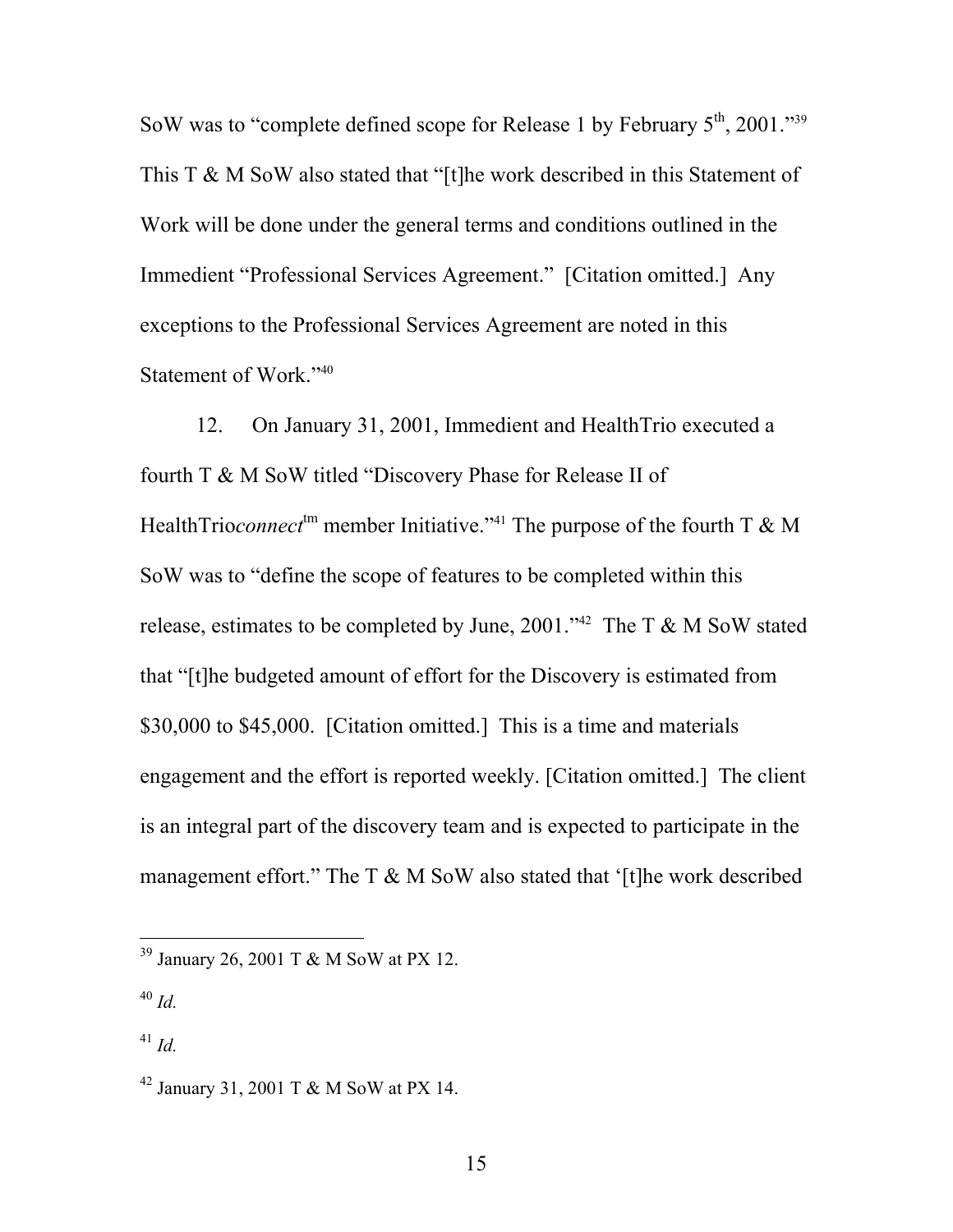in this Statement of Work will be done under the general terms and conditions outlined in the Immedient "Professional Services Agreement." [Citation omitted.] Any exceptions to the Professional Services Agreement are noted in this Statement of Work."[43](#page-15-0) Phase II was a new and distinct phase of the Project.

13. On February 5, 2001, Immedient and HealthTrio executed a fifth T & M SoW titled "Completion of Release Member Section/HealthTrio*connect*<sup>tm</sup> to accommodate Partner Healthcare Changes."<sup>44</sup> The purpose of the fifth  $T \& M$  SoW was to "complete defined" scope for Partner Healthcare changes as determined by requested changes, within an appropriate timeframe." The  $T \& M \& S \& W$  stated that "[e]xpenses incurred in the execution of this engagement will be billed at cost."[45](#page-15-2) This T & M SoW contained the same PSA reference language as all of the proceeding T & M SoWs.

14. On March 21, 2001, Immedient and HealthTrio executed a sixth T & M SoW titled "Content Member Initiative Release 2.0. Finalize Discovery, design, Development, and Stabilization phases for Release 2.0 of

<span id="page-15-0"></span> <sup>43</sup> February 5, 2001 T & M SoW at PX 13.

<span id="page-15-1"></span><sup>44</sup> *Id.*

<span id="page-15-2"></span><sup>45</sup> *Id.*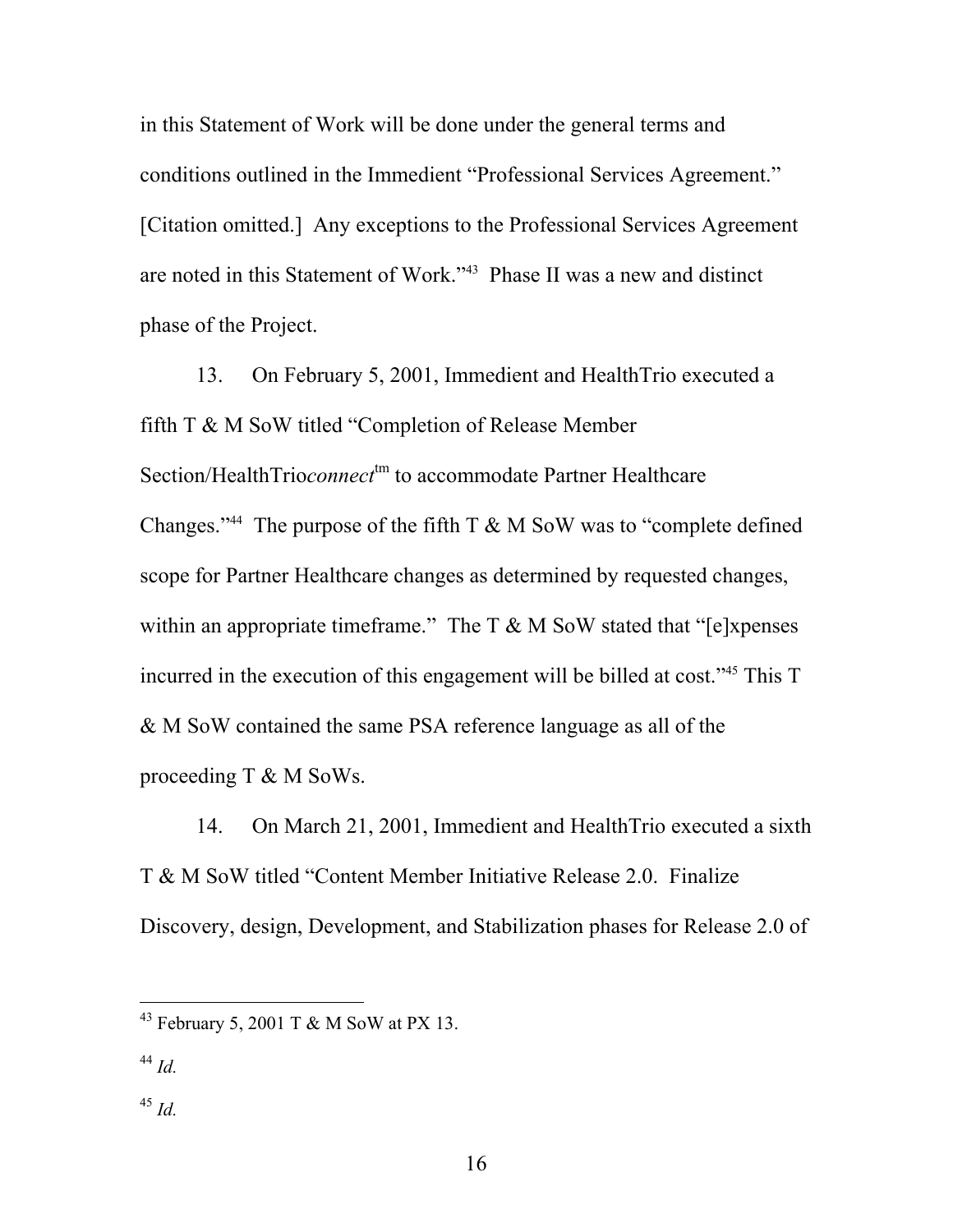the Content Member Initiative. Include ongoing production support for Release 1.1."<sup>46</sup> The purpose of the sixth T  $\&$  M SoW was to "execute Release 2.0 of the Content member Initiative effort to be completed June 2001."<sup>47</sup> This T & M SoW is similar to the October 25, 2000 in that it sets out the pricing and scope of services to be provided by Immedient as well as HealthTrio's responsibilities.

15. On April 13, 2001, Immedient and HealthTrio executed a seventh T & M SoW titled "Content Member Initiative Release 2.0. Addendum A. Finalize Discovery, design, Development, and Stabilization phases for Release 2.0 of the Content Member Initiative. Include ongoing production support for Release 1.1."<sup>48</sup> The purpose of this T & M SoW was to memorialize that "[t]he project timeframe has been adjusted, based on Discovery Requirements. [Citation omitted.] The new proposed date is June 20, 2001. [Citation omitted.] This is not include CCD's or application integration, which will be defined at a future date.["49](#page-16-3) 

16. On May 15, 2001, Immedient and HealthTrio executed the

<span id="page-16-0"></span> <sup>46</sup> March 21, 2001 T & M SoW at PX 15.

<span id="page-16-1"></span><sup>47</sup> *Id.*

<span id="page-16-2"></span><sup>48</sup> April 13, 2001 T & M SoW at PX 16.

<span id="page-16-3"></span><sup>49</sup> *Id.*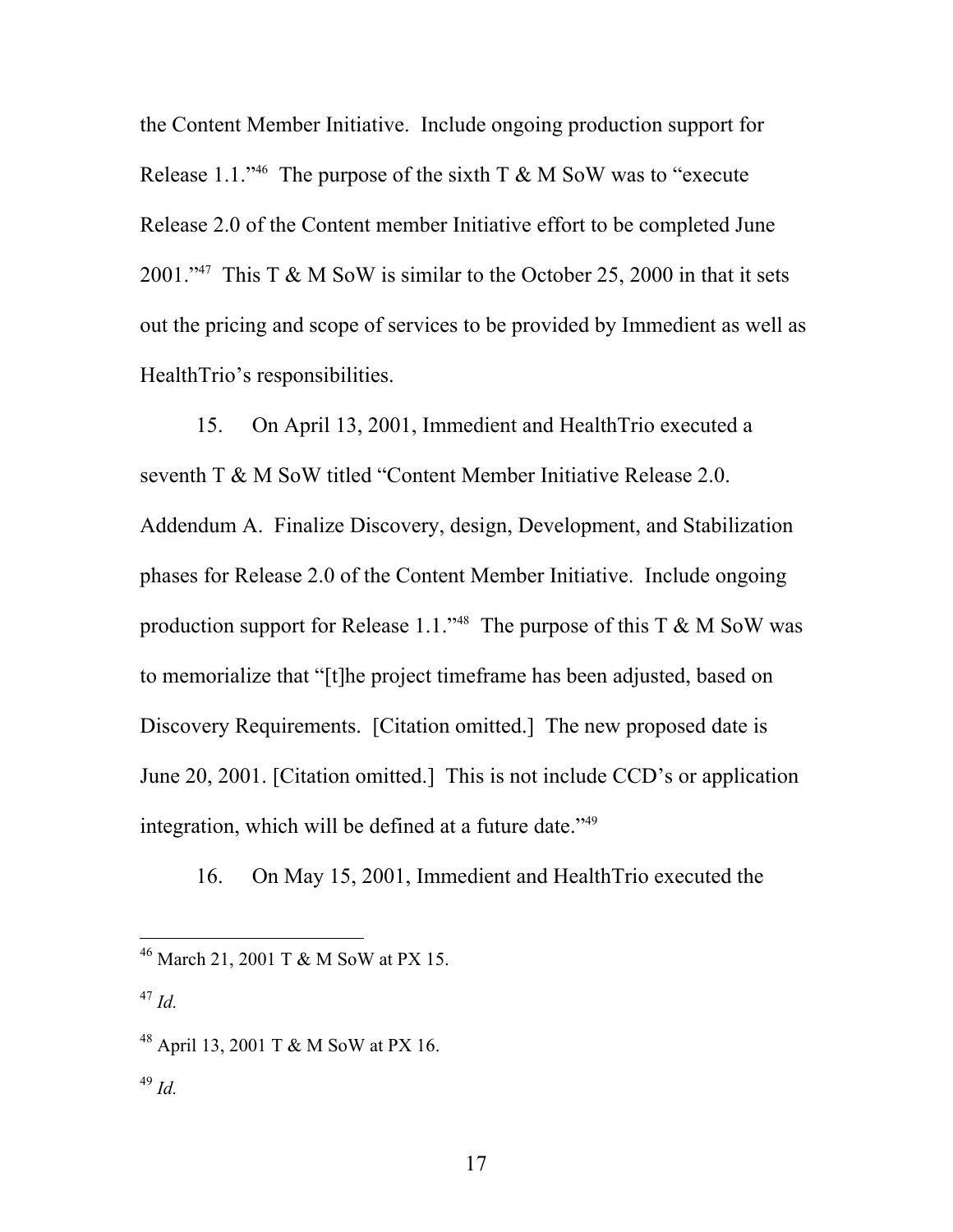eighth and final T & M SoW titled "Content Member Initiative Release 2.0. Addendum B. Development of requirements (limited sub-set of original requirements to be defined and approved by HealthTrio). Assist in transition of knowledge and development training efforts between Immedient development group and HealthTrio development group. Include ongoing production support for Release 1.1."<sup>50</sup> The purpose of this T & M SoW was to memorialize that "[t]he project timeframe has been adjusted, based on new requirements defined by HealthTrio. [Citation omitted.] The new proposed date for development completion will be determined and included within the documentation. [Citation omitted.] This date may adjust, based on the depth of knowledge transfer necessary and the ongoing production support effort."<sup>[51](#page-17-1)</sup>

17. Immedient submitted nineteen invoices to HealthTrio between October 29, 2000 and June 29, 2001. HealthTrio paid in full all of the invoices up to the March 9, 2001 invoice; HealthTrio then made a partial payment of \$18,225 toward the March 27, 2001 invoice. In total, HealthTrio paid Immedient \$968,845.62. Altogether, HealthTrio left six invoices dated 4/10/2001, 4/29/2001, 5/16/2001, 5/25/2001, 6/14/2001 and 6/29/2001 all

<span id="page-17-1"></span><span id="page-17-0"></span> <sup>50</sup> May 15, 2001 T & M SoW at PX 17.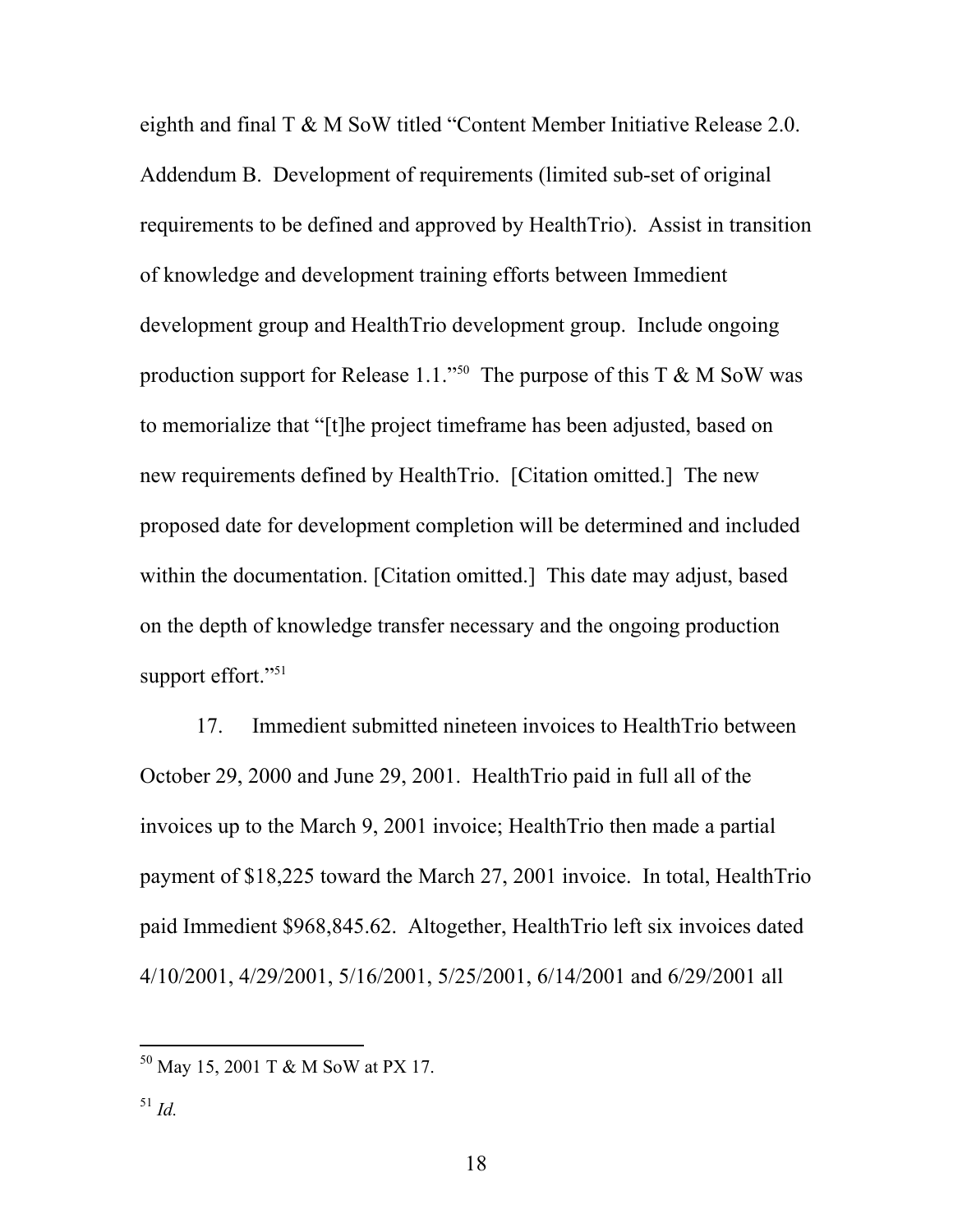totaling \$721,579 unpaid.

## **V. THE COURT'S CONCLUSIONS OF LAW**

**A. Immedient's Complaint.**

**1. What documents constitute the agreement between HealthTrio and Immedient, i.e. are the terms of the Contract encompassed by solely the PSA and the attendant T & M SoWs or should the Court also consider the technical documents from October 2000 as part of the Contract?** 

This Court finds that contract between HealthTrio and Immedient consisted of the PSA and the eight executed  $T \& M$  SoWs, including the two October 2000 T & M SoWs that were signed prior to the execution of the PSA. The Court further finds that the so-called "October technical documents" are not part of the contract. Under California law "[a] contract must be construed from the language used; where the terms of the contract are plain and unambiguous, courts have a duty to enforce the contract as agreed upon by the parties.["52](#page-18-0)

The PSA explicitly states that "[t]his Agreement contains the entire Agreement and understanding of the Parties as to the subject matter hereof

<span id="page-18-0"></span> <sup>52</sup> *Baskin-Robbins, Inc. v. Taj California, Inc.*, 2003 U.S. Dist. LEXIS 19946 \*62 (U.S. Dist. Ct. Central Dist. of CA).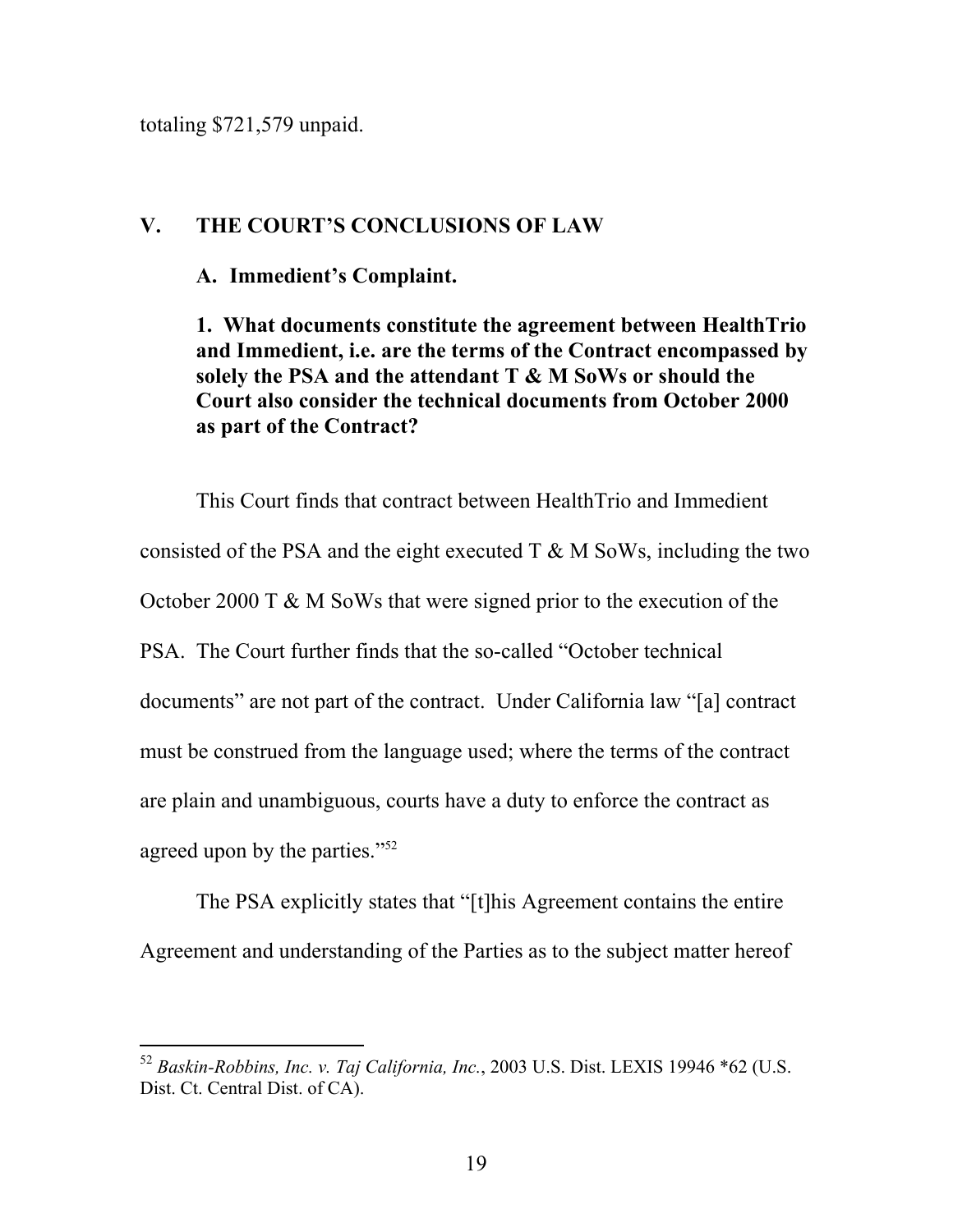and merges and supersedes all prior discussions and agreements.["53](#page-19-0) The PSA also provides that "Immedient shall provide the services as described in this PSA and/or services described in the attached Statement of Work. [Citation omitted.] Immedient may also provide services on other Statements of Work that have been signed by both Parties at any time in the future."<sup>54</sup> The PSA did not incorporate the "October technical documents." The Court finds that the parties did agree, by executing the PSA, that the terms of the PSA and the attached  $T \& M$  SoWs, plus future  $T \& M$  SoW would be part of the contract.

HealthTrio argues that the PSA is not the entire expression of the contract but rather this Court should find that the "October technical documents" are also part of the contract. HealthTrio asserts that Immedient's argument that the PSA integrated the two October T & M SoWs is "flatly wrong."<sup>55</sup> HealthTrio argues that the two October T  $\& M$ SoWs were not integrated into the PSA because the PSA stated that the integrated T & M SoWs were to be attached to the PSA and that the two October T & M SoWs were apparently not attached. HealthTrio contends

<span id="page-19-0"></span> $53$  PSA at PX 2.

<span id="page-19-1"></span><sup>54</sup> *Id*.

<span id="page-19-2"></span><sup>&</sup>lt;sup>55</sup> HealthTrio's Reply to Immedient's Supp. Response at  $\P$  4.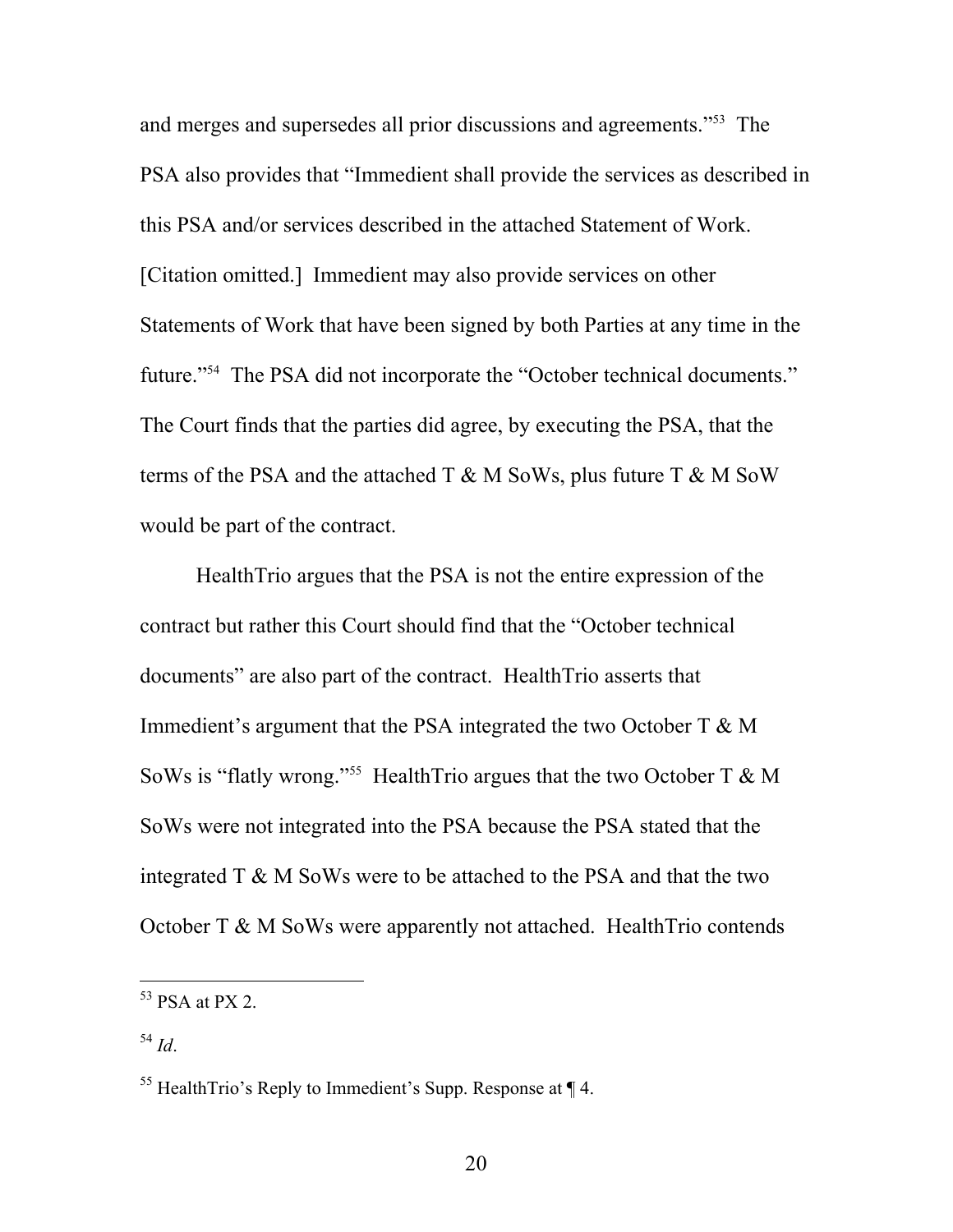that ""[b]ecause the PSA makes no reference whatsoever to the pre-existing October 16 and 25, 2000 SOWs, Immedient's reliance on the integration clause to exclude the "October Technical Documents" is misplaced."[56](#page-20-0)  HealthTrio appears to be arguing that the integration clause should be construed as including the two October T & M SoW and the "October technical documents" or none of the these documents, in which case the PSA makes no sense because the PSA does not specify how or what Immedient is supposed to accomplish.

The PSA is the controlling document in this contract dispute. The evidence presented shows that HealthTrio negotiated with Immedient in the formation of the contract and accepted the time and materials structure of the PSA. It is basic contract law that a Court will not excuse performance by one party because that party has freely and knowingly entered into a contract that ultimately may be shown not in the party's best interests. This Court holds that HealthTrio is bound by the terms of the contract, including the integration of the T & M SoW s.

<span id="page-20-0"></span> <sup>56</sup> HealthTrio's Reply to Immedient's Supp. Response at ¶ 9.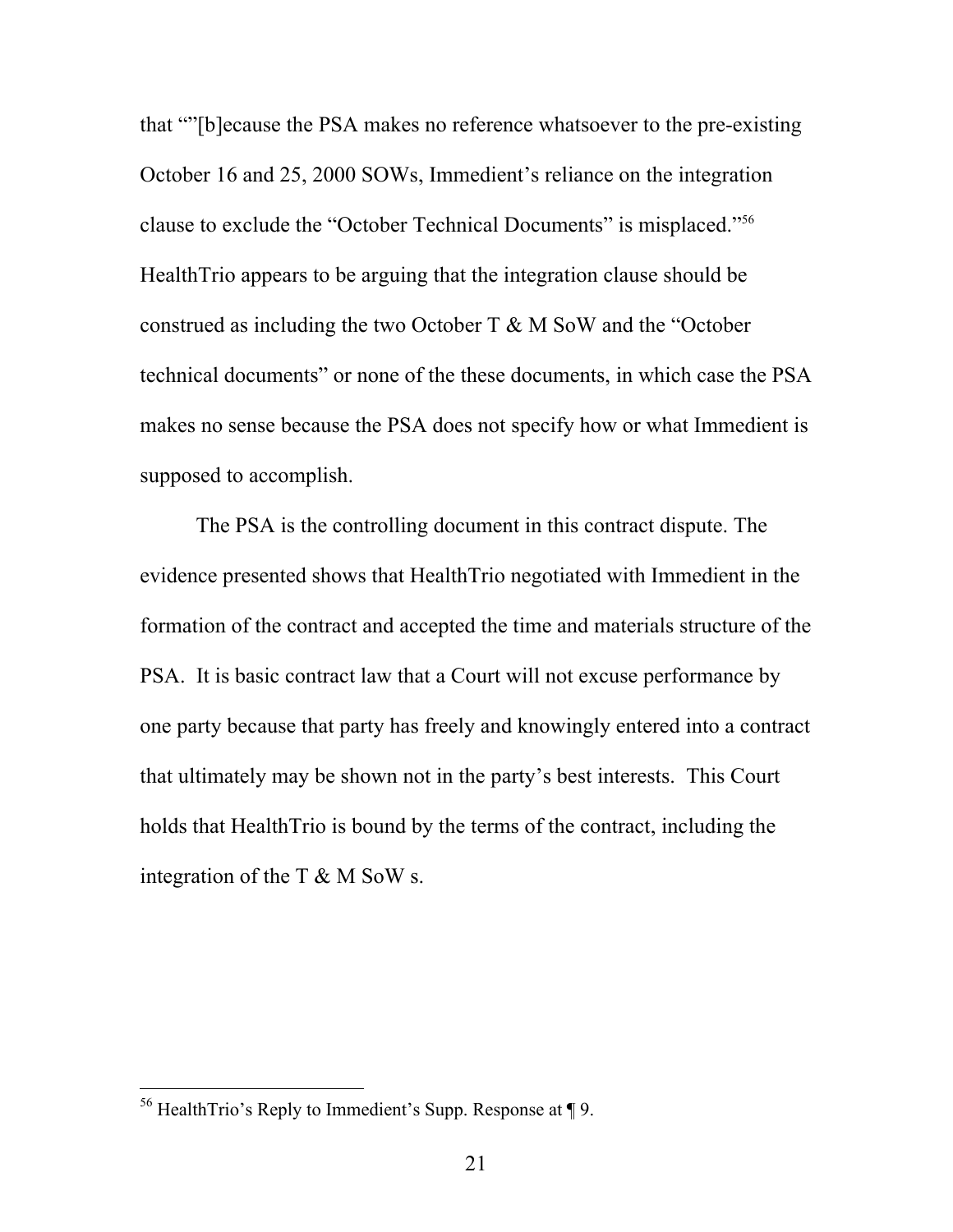# **2. Has Immedient shown by a preponderance of the evidence that HealthTrio had breached the contract between the parties by failing to pay the outstanding invoices without contemporaneously disputing the invoices as provided for in the PSA?**

Immedient has met its burden of proving by a preponderance of the evidence that HealthTrio breached the Personal Services Agreement. "Under California law, the elements for a claim for breach of contract are 1) the existence of a contract, 2) Plaintiff's performance or excuse for nonperformance, 3) Defendant's breach, and 4) damage to Plaintiff."<sup>57</sup> The parties have acknowledged the existence of the contract and the Court has decided above as to the contents of that contract.<sup>58</sup> The PSA required Immedient to "provide services as described in [the] PSA and/or services described in the attached Statement of Work."[59](#page-21-2) The service to be provided to HealthTrio by Immedient was the development of certain software to be used by HealthTrio. The PSA did not require Immedient to deliver any product in order to receive compensation.<sup>60</sup> Immedient was to be paid according to the hourly rates and description of work contained in each T &

<span id="page-21-0"></span> <sup>57</sup> *Baskin-Robbins, Inc.*, 2003 U.S. Dist. LEXIS 19946 \*56.

<span id="page-21-1"></span><sup>58</sup> HealthTrio's Proposed Findings/Conclusions at ¶ 257.

<span id="page-21-2"></span><sup>59</sup> Personal Services Agreement at "General Terms and Conditions; Services."

<span id="page-21-3"></span><sup>60</sup> Personal Services Agreement at "General Terms and Conditions; Compensation."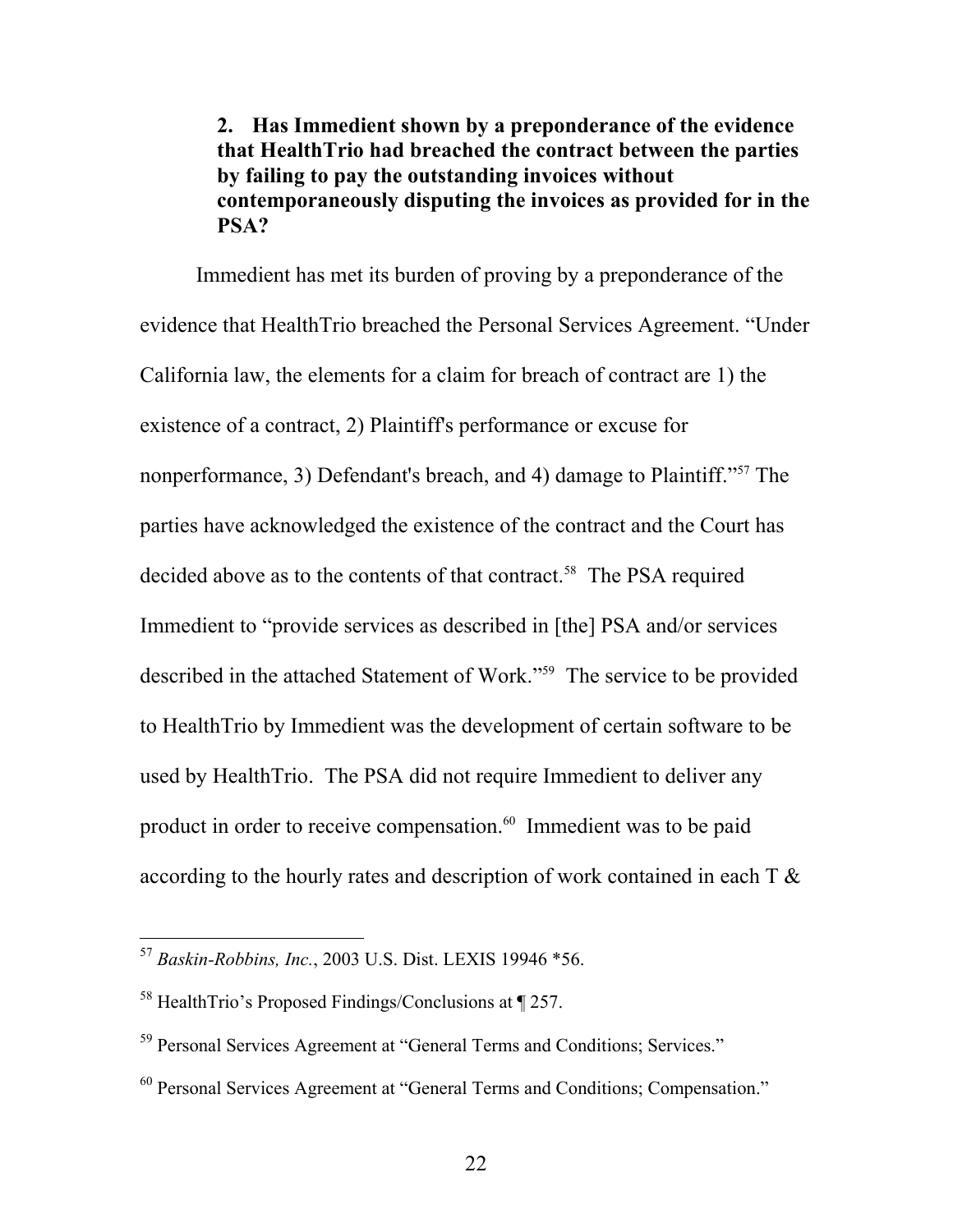M SoWs. HealthTrio signed the PSA and each T & M SoW, thereby authorizing Immedient to begin work.

Immedient invoiced HealthTrio on a biweekly basis for services provided during that time period, which services had been authorized under the applicable  $T \& M \& S_0W$ . Health Trio had the right under the PSA to review each invoice and dispute any part of the invoice. HealthTrio was required to notify Immedient within 10 business days of any objections to an invoice. The PSA stated that "[i]f no written objection is made by [HealthTrio] to any portion or charge set forth . . . the accuracy and appropriateness of the Time Report shall be deemed to be accepted.["61](#page-22-0)  HealthTrio did not timely object to any of Immedient's invoices, including the invoices that it did not pay, until after Immedient filed its complaint in this case.

HealthTrio was invoiced for services rendered and not for the completion of a specific task. Immedient did have a duty to provide a finished computer program at the end of the Project; however, Immedient's claim is not for the total cost of the Project, which was undeterminable under T & M SoW-type contracts, but for services provided to HealthTrio up through June 2001. HealthTrio has not asserted that Immedient failed to

<span id="page-22-0"></span> <sup>61</sup> Personal Services Agreement at "General Terms and Conditions."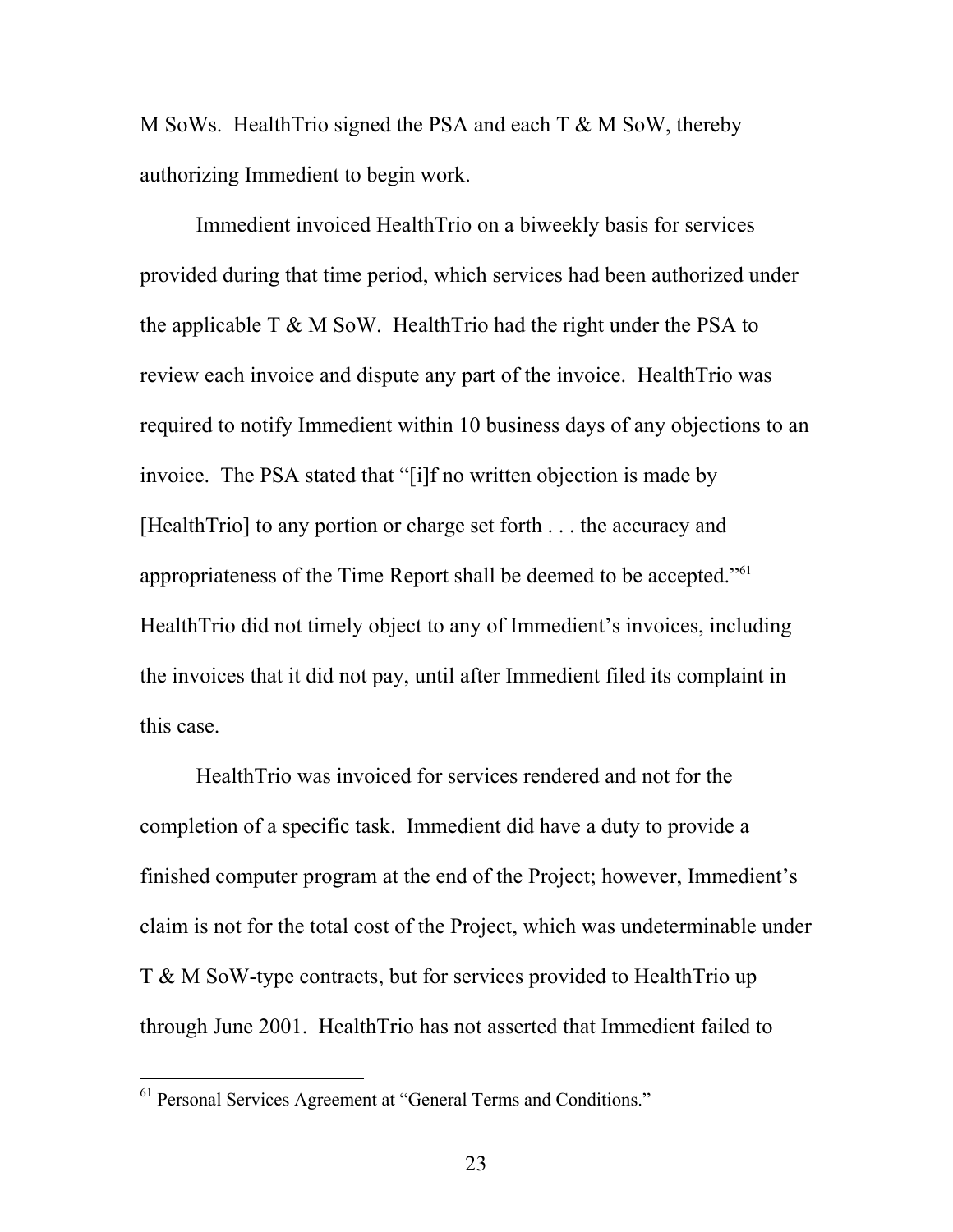provide the services billed, or that HealthTrio had not authorized the work by signing the T & M SoWs. HealthTrio has asserted as its defense that the services rendered were inadequate to the point of relieving HealthTrio of its duty to pay.

HealthTrio does not deny that it, in essence, breached the PSA by failing to pay the outstanding invoices; HealthTrio's defense that Immedient had breached the contract first by not properly performing under the PSA fails. HealthTrio had direct, day-to-day contact with Immedient during the development of the Project through the participation of Hilado and other employees of HealthTrio, as well, and received weekly status reports from Immedient about the Project. HealthTrio had a duty under the PSA to "assum[e] direction of all Immedient Consulting personnel" working on the Project. HealthTrio had the right to dispute any invoice or, if unhappy with the work product, to cancel the Project. There is no evidence in the record to show that HealthTrio made a serious contemporaneous complaint about the Project or that HealthTrio objected to any invoices, except for minor time charges, until the complaint was filed. HealthTrio had adequate remedies in the PSA for it to protect its interests but HealthTrio failed to avail itself of these remedies. Having authorized work to be performed by Immedient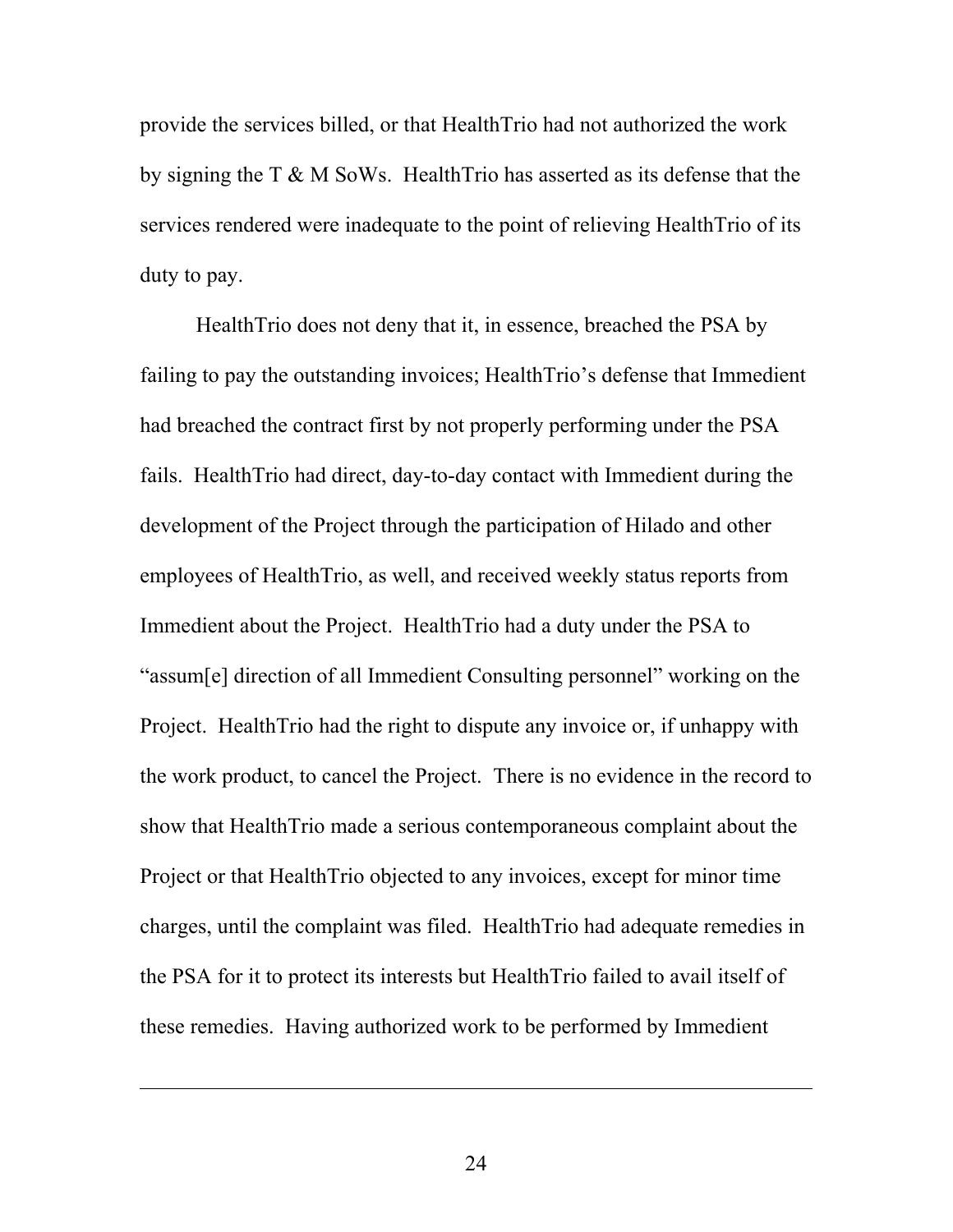under the  $T \& M \& Sow$ , and then not contesting or disputing those invoices, HealthTrio has waived its right to refuse payment. In order to prevail on its defense, HealthTrio needed to show that the PSA, and attendant T & M SoW s, which it signed, was the product of fraud, overreaching or excusable neglect.<sup>62</sup> HealthTrio has not provided a credible reason to excuse its nonperformance.

## **3. Was HealthTrio's performance under the contract excused by Immedient's alleged failure to properly perform its services under the Contract?**

As stated above, HealthTrio has not proven by a preponderance of the evidence that Immedient did not properly perform under the PSA. Immedient was obligated to provide specific services under the PSA and the T & M SoWs; none of the disputed T & M SoWs required Immedient to provide a completed software program. However, Immedient must be free from substantial default in order not to have been in breach of the contract.<sup>63</sup> Under California law, "I]t [is] incumbent on [a plainitff] to plead and to prove that it had performed all things on its part to be performed under the

<span id="page-24-0"></span> <sup>62</sup> *Hulsey v. Elsinore Parachute Center*, 168 Cal.App.3rd 333 (Cal. Ct. App. 1985) (holding that "[i]t is well established, in the absence of fraud, overreaching or excusable neglect, that one who signs an instrument may not avoid the impact of its terms").

<span id="page-24-1"></span><sup>63</sup> *Pry Corp. of America v. Leach*, 177 Cal.App.2d 632, 639 (Cal. Ct. App. 1960).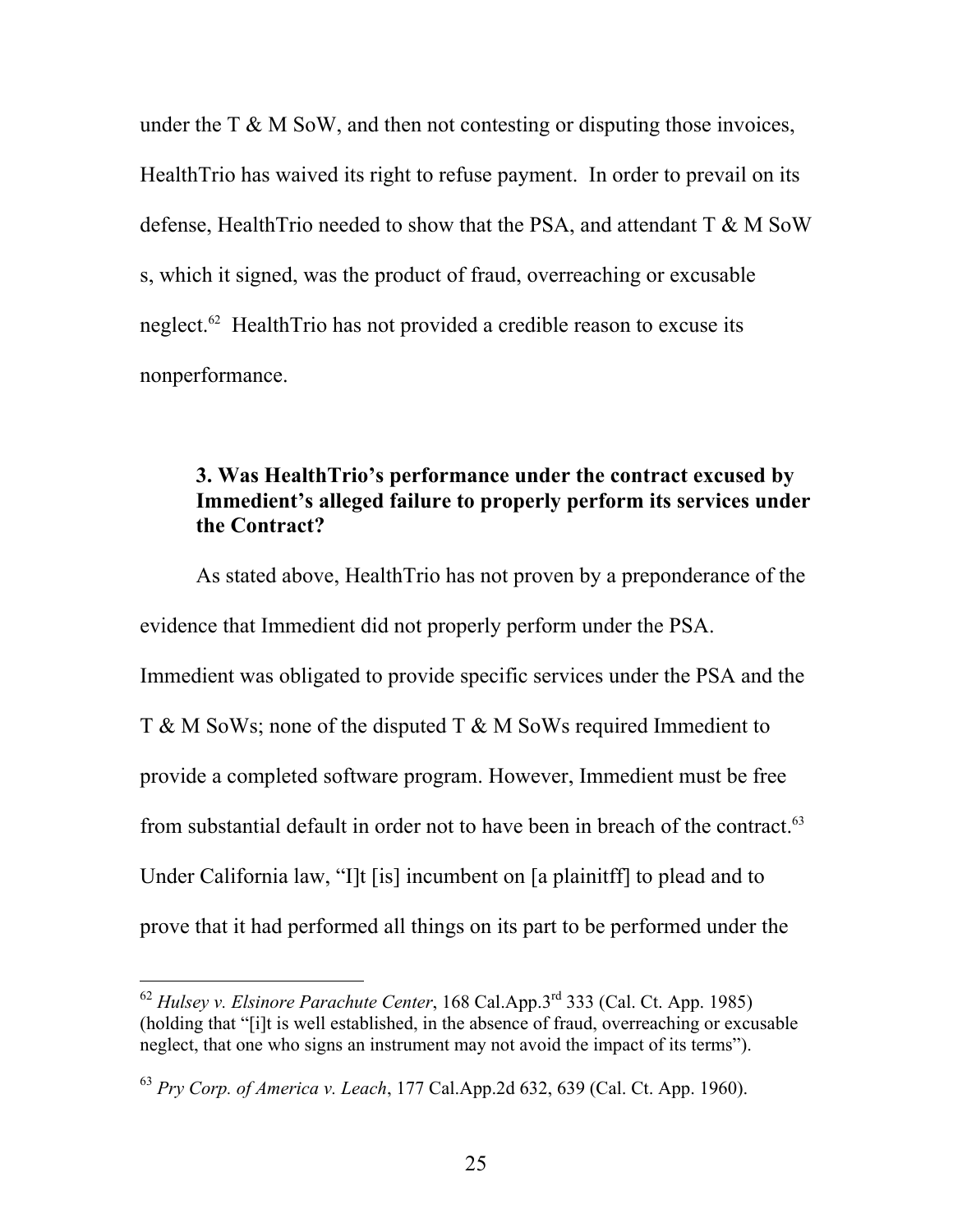terms of the contract in order to state a cause of action for breach thereof and to recover damages for such breach."[64](#page-25-0) According to *Williston on Contracts,*  "[a]ccompanying every contract is a common-law duty to perform with care, skill, reasonable expediency and faithfulness the thing agreed to be done. [Citation omitted.] A failure to observe any of these conditions is . . . a breach of contract."<sup>65</sup> Another secondary source states, specifically addressing "time and materials" contracts, that "time-and-materials and labor-hour contracts only require contractors to try their best to accomplish whatever is specified in the SOW. [Citation omitted.] If they try their best and are unsuccessful, the government is still obligated to make the contractually specified payment."<sup>66</sup> Under this analysis of Immedient's work, this Court finds that Immedient has met its burden and HealthTrio has not. There was no serious contemporaneous complaint from HealthTrio that Immedient was not "try[ing] their best to accomplish" the goal of developing the Members Portal for HealthTrio.

HealthTrio has not alleged that Immedient did not do the work that it

<span id="page-25-0"></span> <sup>64</sup> Acostics, Inc. v. Trepte Construction Co. Inc., 14 Cal.App.3d 889, 913 (Cal. Ct. App. 1971).

<span id="page-25-1"></span><sup>65</sup> *Williston on Contracts* (4th ed. §63.25 (2002) *quoting Lincoln Grain, Inc. v. Coopers & Lybrand*, 345 N.W.2d 300 (Neb. 1984).

<span id="page-25-2"></span><sup>66</sup> Major Gregg Sharp, CONTRACT AND FISCAL LAW DEVELOPMENTS OF 2003-- THE YEAR IN REVIEW: Contract Formation: Contract Types, 2004 Army Law. 20, 21  $(2004)$ .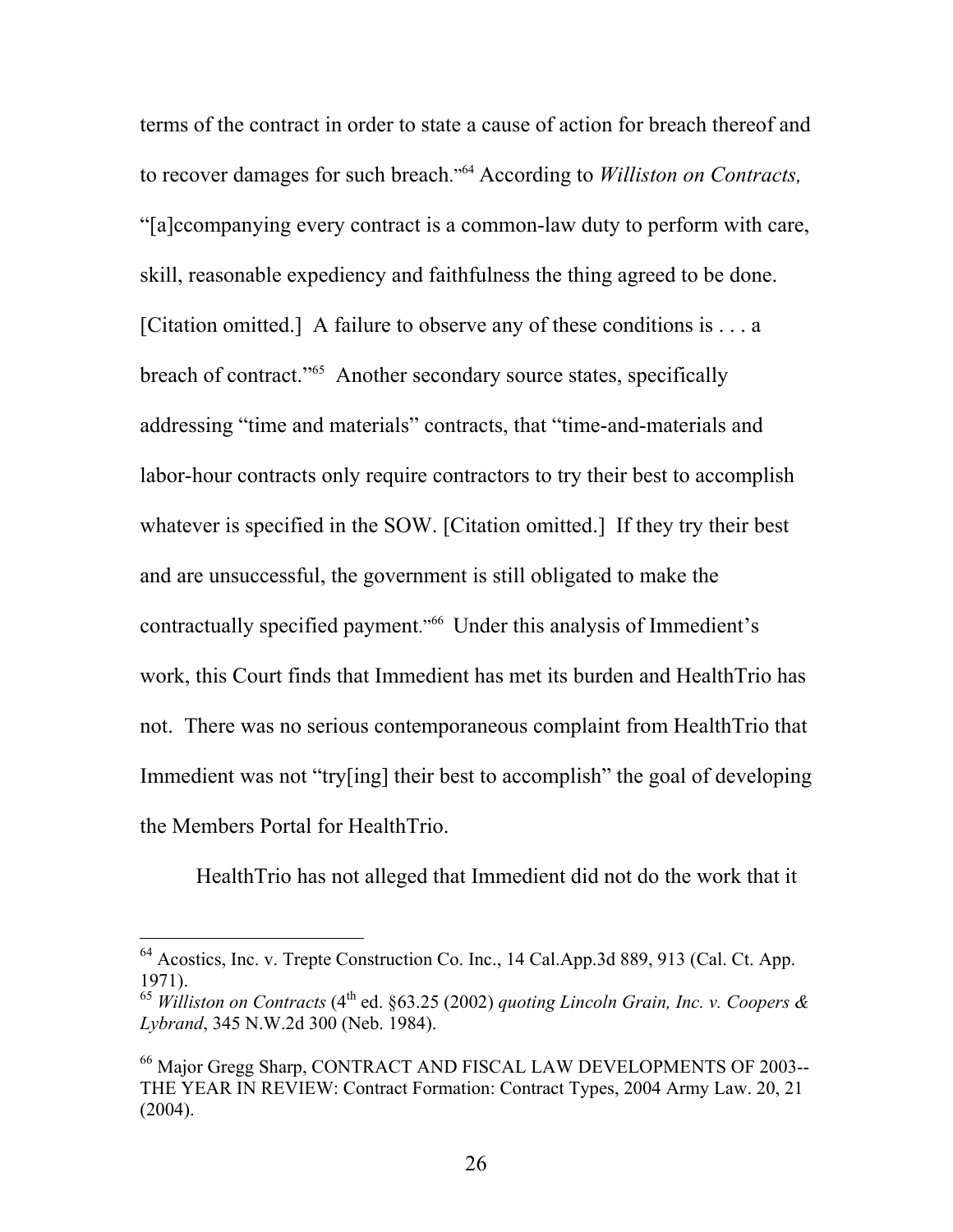said it did. HealthTrio has based its defense/counterclaim, in part, on allegations that Immedient's work was inadequate, but in fact, HealthTrio on several occasions complimented Immedient on its work. For example, Hilado, who was the Client Administrator for HealthTrio on the Project stated late in the process that "the members piece has added significant value to our offerings."[67](#page-26-0) When asked if Immedient could use its work on the HealthTrio*connect*<sup>tm</sup> project in marketing Immedient, HealthTrio declined, apparently only on the grounds that it did not want its competitors to know that HealthTrio had not done the work itself and not because of Immedient's alleged breach or poor performance.<sup>68</sup> In response to Immedient's request to use the Project as a marketing tool, Dr. Ralph A. Korpman, one of the founders of HealthTrio and its then-president, stated in an April 5, 2001 email that, "I like Immedient and I think they've done an OK, albeit expensive, job for us."[69](#page-26-2) Cindy Post, HealthTrio's vice-president of development, also testified that as late as April 27, 2001, the project was going well.[70](#page-26-3) HealthTrio's evidence of Immedient's alleged incompetence is

<span id="page-26-0"></span> <sup>67</sup> Hilado Email of May 1 at PX 147.

<span id="page-26-1"></span><sup>68</sup> Nancy Levine Email of April 5 at PX 132.

<span id="page-26-2"></span><sup>69</sup> Korpman Email of April 5 at PX 132.

<span id="page-26-3"></span> $70$  Post Cross at A-0516.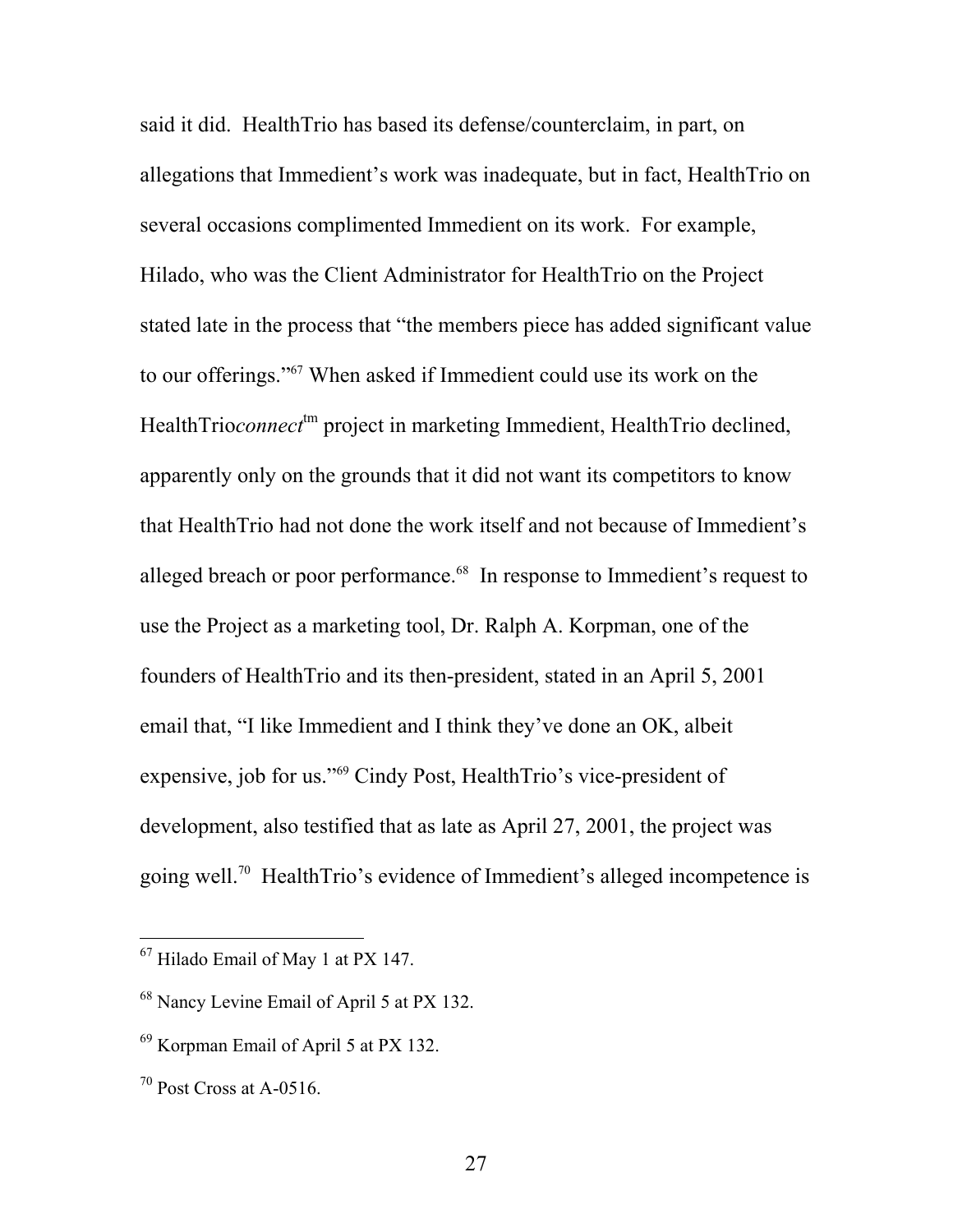contradictory at best and did not rise to the requisite level of preponderance of the evidence in order to find for HealthTrio.

# **4. Is Immedient entitled to attorney fees related to the collection of the unpaid, undisputed invoices?**

The terms of the PSA explicitly state that "[a]ny and all attorney fees expended to collect unpaid undisputed amounts under this agreement shall be the responsibility of [HealthTrio]."<sup>71</sup> Under California Civil Code §1717(a)

 (a) In any action on a contract, where the contract specifically provides that attorney's fees and costs, which are incurred to enforce that contract, shall be awarded either to one of the parties or to the prevailing party, then the party who is determined to be the party prevailing on the contract, whether he or she is the party specified in the contract or not, shall be entitled to reasonable attorney's fees in addition to other costs.<sup>[72](#page-27-1)</sup>

This Court has found that HealthTrio breached the PSA and the related  $T \&$ M SoWs by not paying the invoices for the work authorized by HealthTrio and performed by Immedient. Immedient has had to expend attorney fees to collect the unpaid sums and consequently, HealthTrio, by the terms of the PSA, must reimburse Immedient.<sup>[73](#page-27-2)</sup>

<span id="page-27-0"></span> $71$  PSA at PX 2.

<span id="page-27-1"></span> $72$  Cal. Civ. Code  $$1717(a)$ .

<span id="page-27-2"></span> $<sup>73</sup>$  The parties shall attempt to resolve the amount of attorney's fees owed to Immedient.</sup> The Court asks that Immedient advise the Court by July 11 whether the parties have reached any such agreement (subject, of course, to HealthTrio's position that Immedient has not proven its entitlement to any attorney's fees).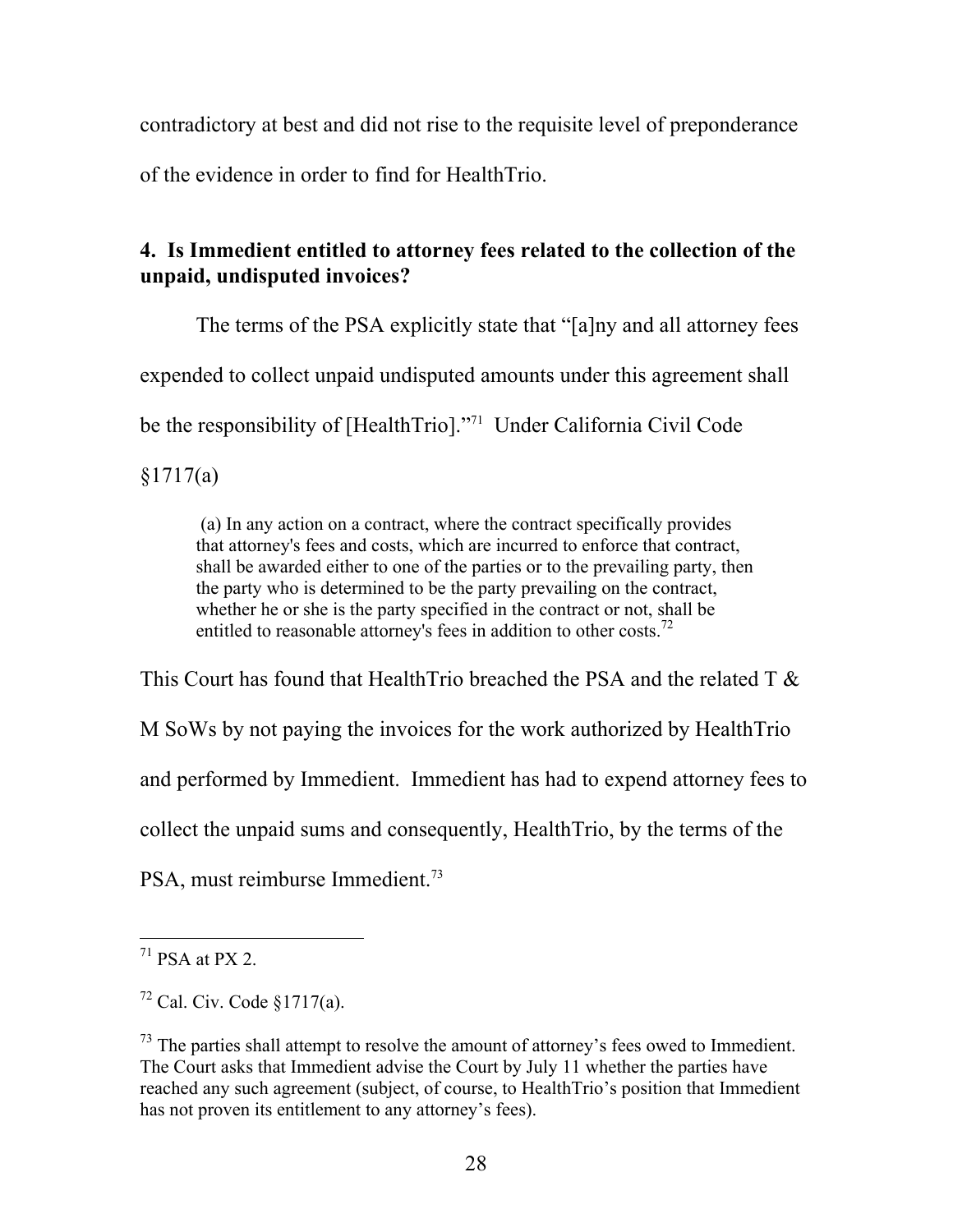### **B. HealthTrio's Affirmative Defense/Counterclaim**

**1. Has HealthTrio waived its right to state the affirmative defense/counterclaim that Immedient fraudulently induced HealthTrio into entering into the PSA by misrepresenting Immedient's technical and management capabilities when HealthTrio entered into new T & M SoWs with Immedient that authorized additional work to be performed by Immedient?** 

HealthTrio's affirmative defense/counterclaim, that "Immedient made [false] representations . . . for the purpose of inducing HealthTrio to enter into the [PSA]," fails because HealthTrio has waived any affirmative defense or counterclaim for fraud by entering as it did into subsequent agreements (i.e., the post-PSA and T  $\&$  M SoWs) with Immedient.<sup>74</sup> There was no sufficient evidence presented to show that HealthTrio was unsatisfied with Immedient's work or felt defrauded by Immedient contemporaneously with the events. It was only after Immedient filed suit to receive payment that HealthTrio for the first time raised the issues of fraud and misrepresentation. The record shows, through the  $T \& M \text{ SoWs}$ , that HealthTrio in fact continued to request more work from Immedient after the alleged breach on February 5 up through May 2001.

In response to Immedient's claim that HealthTrio waived its right to

<span id="page-28-0"></span> $74$  This Court does not reach the issue of whether Immedient's actions prior to the execution of the PSA constituted fraud because the Court finds that HealthTrio had waived any right to make such a claim through its actions.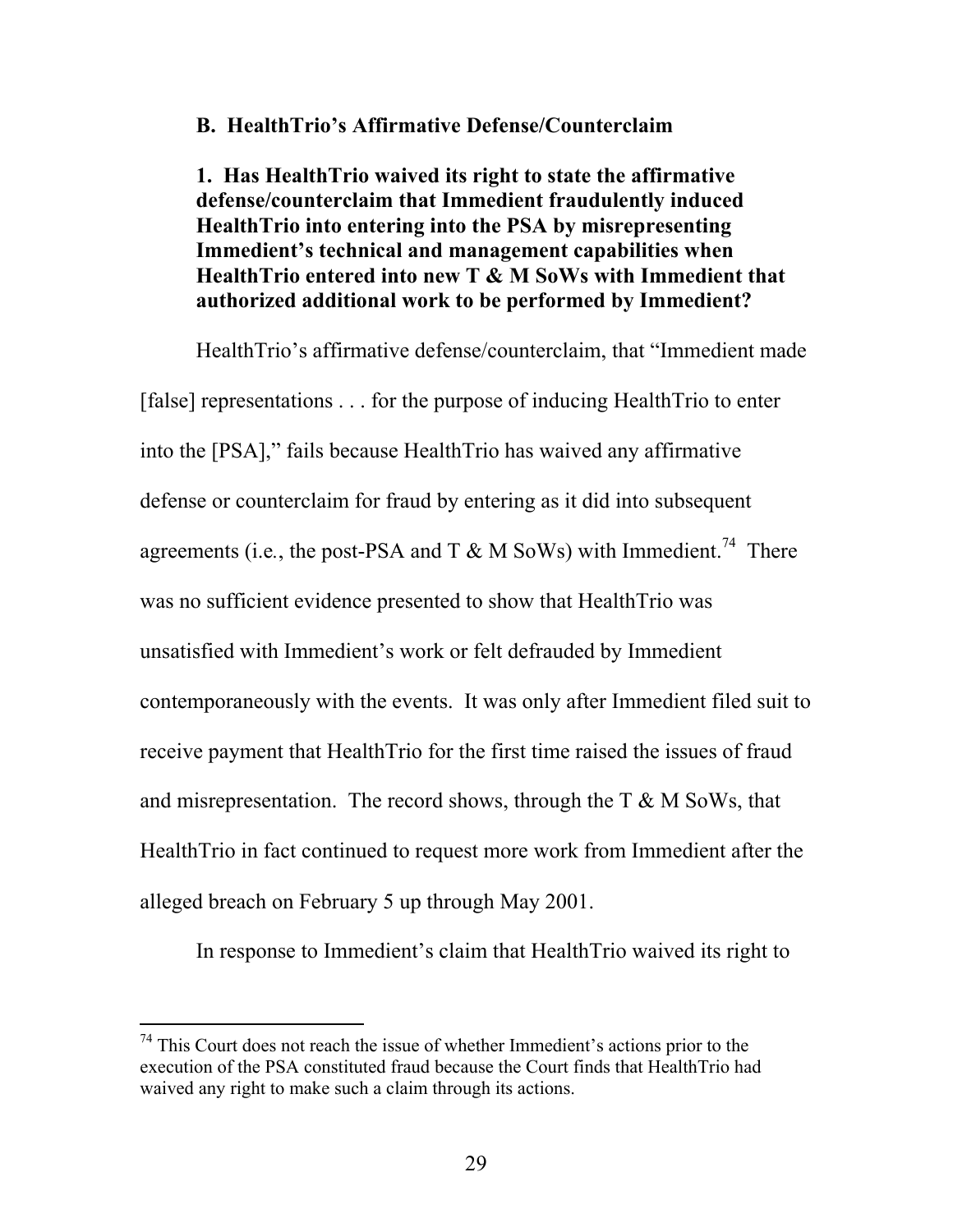#### assert a fraud claim, HealthTrio argues that

Immedient's waiver argument fails on two counts. First, the record is devoid of evidence that HealthTrio knew of Immedient's [alleged] fraud, or even that the full extent of Immedient's [alleged] fraud was discoverable when it executed the supplemental Statements of Work. Second, those Statements of Work granted no concessions, let alone significant concessions, that might be inferred as compensation for Immedient's [alleged] fraud  $75$ 

HealthTrio contends that if Immedient defrauded it, HealthTrio had the option of either rescinding the contract or to stand on the contract and sue for damages.<sup>76</sup>

HealthTrio's first argument, that there was no evidence that

HealthTrio knew of Immedient's [alleged] fraud, or even that the full extent

of Immedient's [alleged] fraud was discoverable, is unconvincing.

HealthTrio had a responsibility under the contract to "assum[e] direction of

all Immedient Consulting personnel." HealthTrio dispatched Hilado, its

vice-president of Technology, to oversee the project for HealthTrio.

According to Hilado, at the beginning of the Project he spent "almost every

day" at Immedient's Denver office and then less frequently starting in

Spring 2001 as the Project progressed.<sup>77</sup> While both parties acknowledge

<span id="page-29-0"></span> <sup>75</sup> HealthTrio's Response to Immedient's Proposed Findings/Conclusions at ¶ 86.

<span id="page-29-1"></span><sup>76</sup> HealthTrio's Response to Immedient's Proposed Findings/Conclusions at ¶ 87.

<span id="page-29-2"></span> $^{77}$  Hilado Direct at A-0185.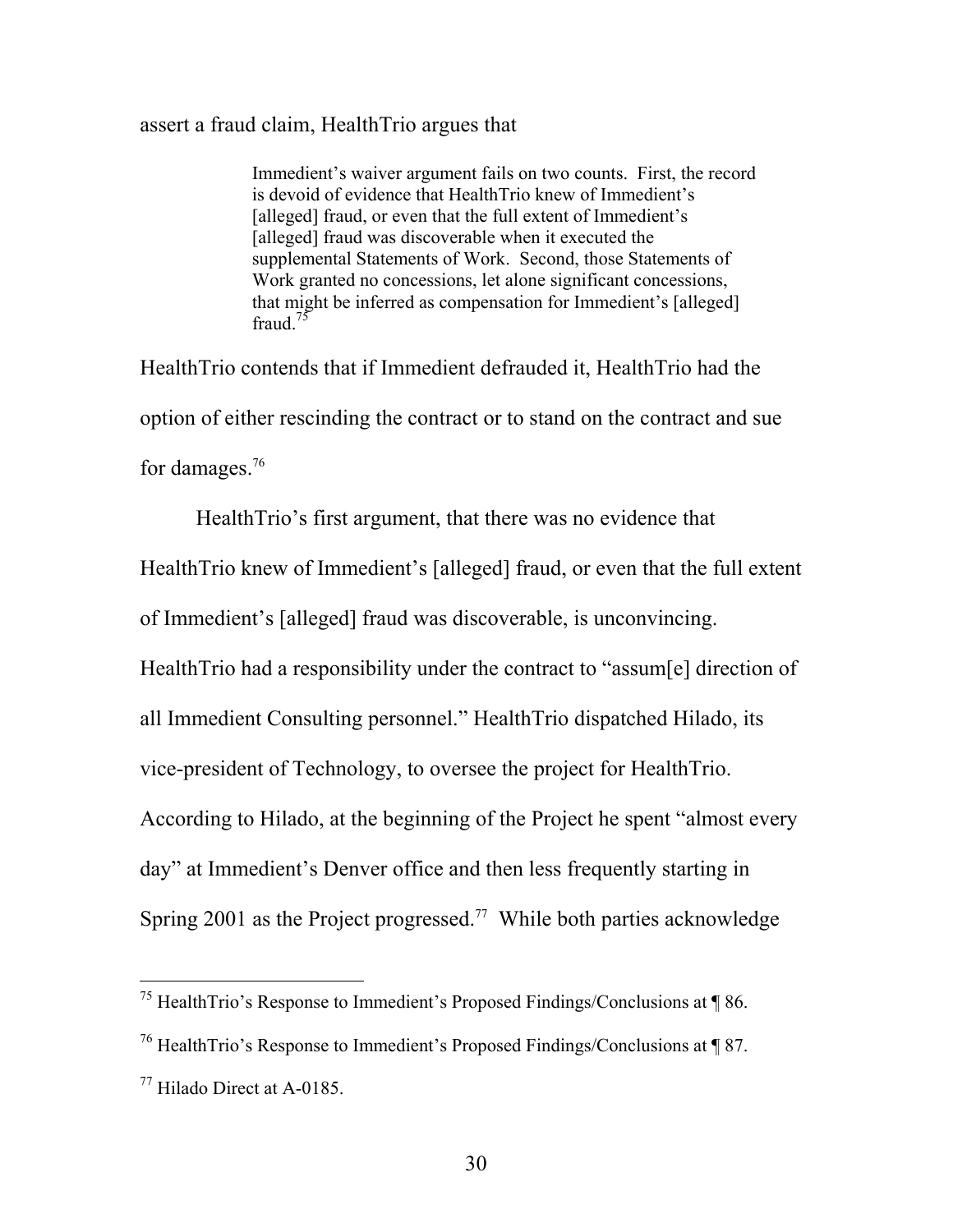that Hilado was not an expert in the use of XP methodology or Java technology, he did have extensive computer and software experience.[78](#page-30-0)  Hilado further testified that he "reviewed the function of the product" while at Immedient and that he "believe[d] if there was something wrong . . . [he] had the ability . . . to tell [Immedient] there was something wrong." Hilado was HealthTrio's eyes and ears at Immedient and he was in a position to see and review the work being done contemporaneously by Immedient.

Further, HealthTrio was a sophisticated buyer that had the experience to understand and follow the progress of the sotware it was contracting to have developed. Cindy Post, HealthTrio's vice-president of product strategy and management, described HealthTrio as "a software vendor . . . [that] make[s] software and . . . market[s] it . . . sell[s] it and install[s] it."<sup>79</sup> HealthTrio had already developed a software product called HealthTrio $express^{\text{TM}}$  that is marketed to healthcare plans.<sup>80</sup> HealthTrio's first incarnation, which was as Medical Data Corporation, designed software

<span id="page-30-0"></span> $78$  Hilado has been working in the computer field since 1983, first as an application developer and then managing application development. Hilado direct at A-0184. Immedient, however, gave Hilado a book on the XP methodology. Immedient's Proposed Findings of Fact and Conclusions of Law at ¶ 55.

<span id="page-30-1"></span><sup>79</sup> Cindy Post Direct at A-0493.

<span id="page-30-2"></span><sup>80</sup> *Id*.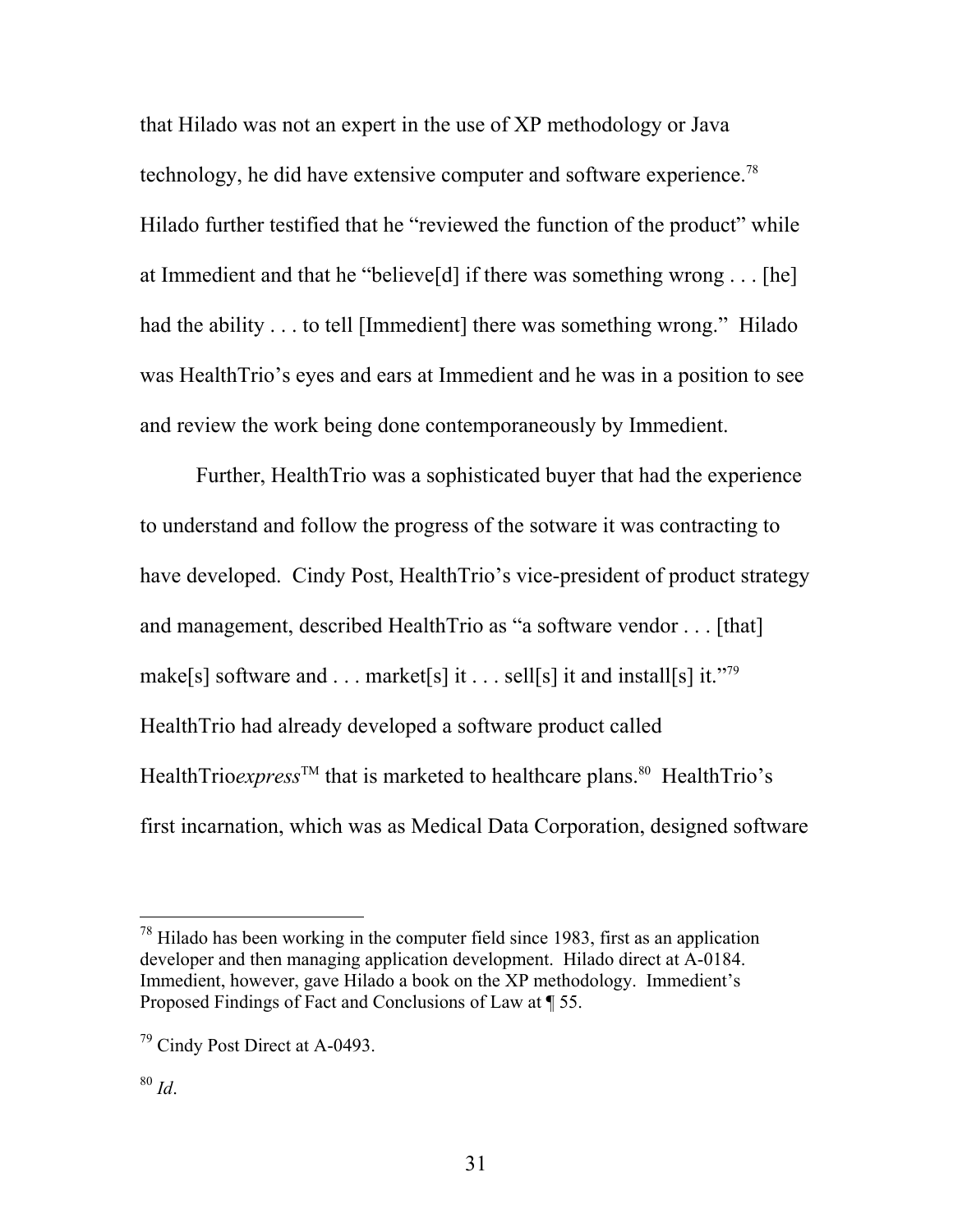to help healthcare providers supply services to their clients.<sup>81</sup> In its second incarnation, called Health Data Sciences, it "did all the automation of public healthcare in New York City amongst all their hospitals and physicians."<sup>82</sup> Prior to HealthTrio hiring Immedient for the HeatHealthTriorio*connect*<sup>tm</sup> project, HealthTrio had handled its software development needs in-house.<sup>[83](#page-31-2)</sup>

This Court finds it difficult to accept HealthTrio's argument that it could not know of any alleged fraud by Immedient assuming same existed. If Immedient had mislead HealthTrio in the inducement in order to obtain the HealthTrio*connect*<sup>TM</sup> contract, HealthTrio had the necessary background and experience to recognize the problem once the project was underway. Not only did HealthTrio have experience in developing software but also it had one of its executive on the ground at Immedient to make sure that the project, which was on a very fast track at HealthTrio's insistence, ran smoothly.

HealthTrio's second argument that it did not waive its right to claim fraud and misrepresentation because it had the option to stand on the contract and sue for damages also fails. The California Court of Appeals in

<span id="page-31-1"></span><sup>82</sup> *Id*.

<span id="page-31-2"></span><sup>83</sup> *Id*.

<span id="page-31-0"></span> <sup>81</sup> Dr. Ralph A Korpman Direct at A-0138.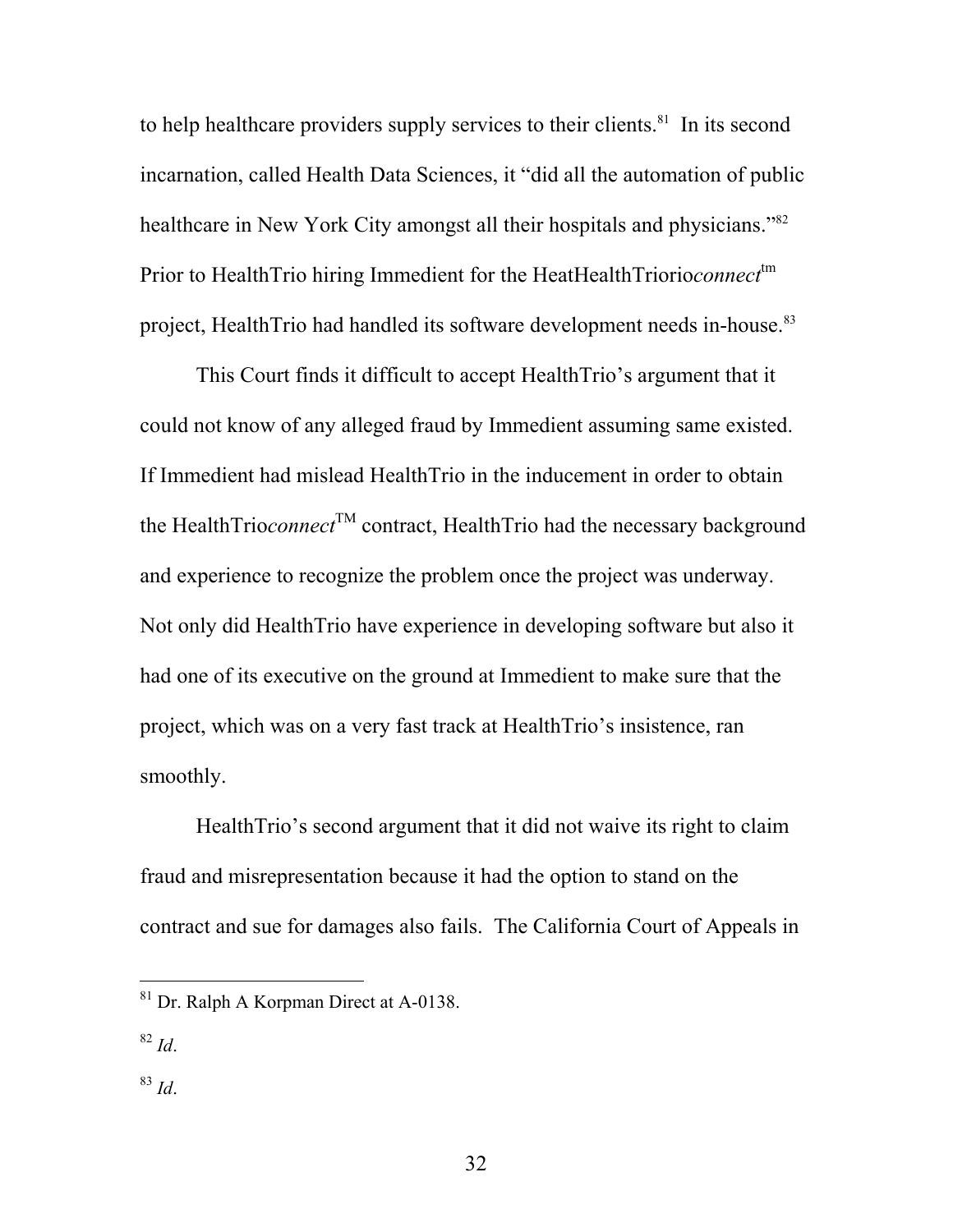it is well settled that when a party has been induced by fraud to enter into a contract, he may elect either to rescind the contract by restoring whatever he has received under it, or he may affirm the contract, retaining whatever advantage he may have acquired, and still have his action for damages for deceit practiced upon him in making the contract. This rule is, however, subject to limitations which apply whether the contract, to which the charge of fraud is addressed, is an executed or executory contract. One of these limitations is that *when a party claiming to have been defrauded, enters, after discovery of the fraud, into new arrangements or engagements concerning the subject-matter of the contract to which the fraud applies, he is deemed to have waived any claim for*  damages on account of the fraud.<sup>[84](#page-32-0)</sup>

The California Court of Appeals further explained that

[i]f, after his knowledge of what he claims to have been the fraud, he elects not to rescind, but to adopt the contract and sue for damages, he must stand toward the other party at arm's length; he must on his part comply with the terms of the contract; *he must not ask favors of the other party, or offer to perform the contract on conditions which he has no right to exact, and must not make any new agreement or engagement respecting it; otherwise he waives the alleged fraud*. [85](#page-32-1)

While the general rule on waiver is helpful, the facts of the instant can

require this Court to modify the application of the waiver rule to this

factually specific case.

Unlike the cases cited by the parties, the instant case does not involve

just one contract but several contracts. HealthTrio and Immedient entered

into an initial contract, the two October  $T \& M \text{ SoWs}$ , which were for the

<span id="page-32-0"></span> <sup>84</sup> *Schied v. Bodinson Mfg. Co.*, 179 P.2d 380, 385 (Cal. App. 1947) quoting *Burne v. Lee,* 104 P. 438, 441 (Cal. 1909).

<span id="page-32-1"></span><sup>85</sup> *Schied*, 179 P.2d at 385.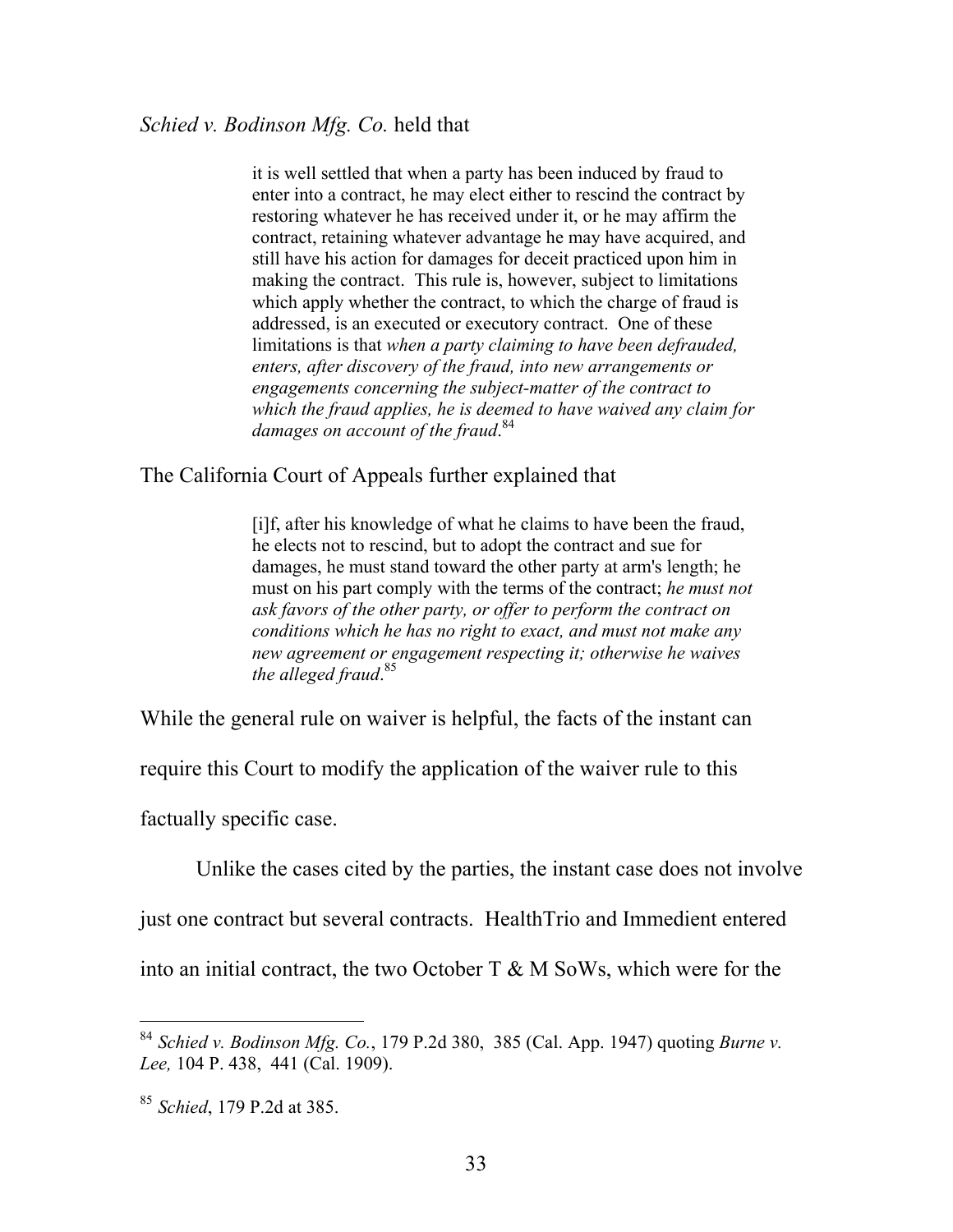discovery, design, development and stabilization of the "Content Member Initiative." The PSA, which became the controlling document and incorporated the two October T & M SoWs, followed. In mid-January 2001, a third T & M SoW was executed, which set February 5, 2001 as the deadline. On January 31, 2001, HealthTrio executed a fourth T & M SoW with Immedient for a discovery phase for Release 2.0.

HealthTrio claims that Immedient breached the contract as of February 5 by not providing complete and functional software. However, HealthTrio did not contemporaneously claim that Immedient was in breach by allegedly failing to provide complete and functional software. Under HealthTrio's theory of waiver, it could have rescinded the contract, which it claims was not a feasible option, or it could have stood on the contract and sued for damages.<sup>86</sup> Instead, on February 5, HealthTrio executed a fifth T  $\&$ M SoW with Immedient in which Immedient was to "complete defined scope for Partner Healthcare changes as determined by requested changes, within an appropriate timeframe." It appears to the Court that the February 5 deadline was extended to implement the changes that resulted from the PARTNERS beta test.

<span id="page-33-0"></span><sup>&</sup>lt;sup>86</sup> HealthTrio also could have, but did not, cancel the January 31 T & M SoW, which the PSA allowed.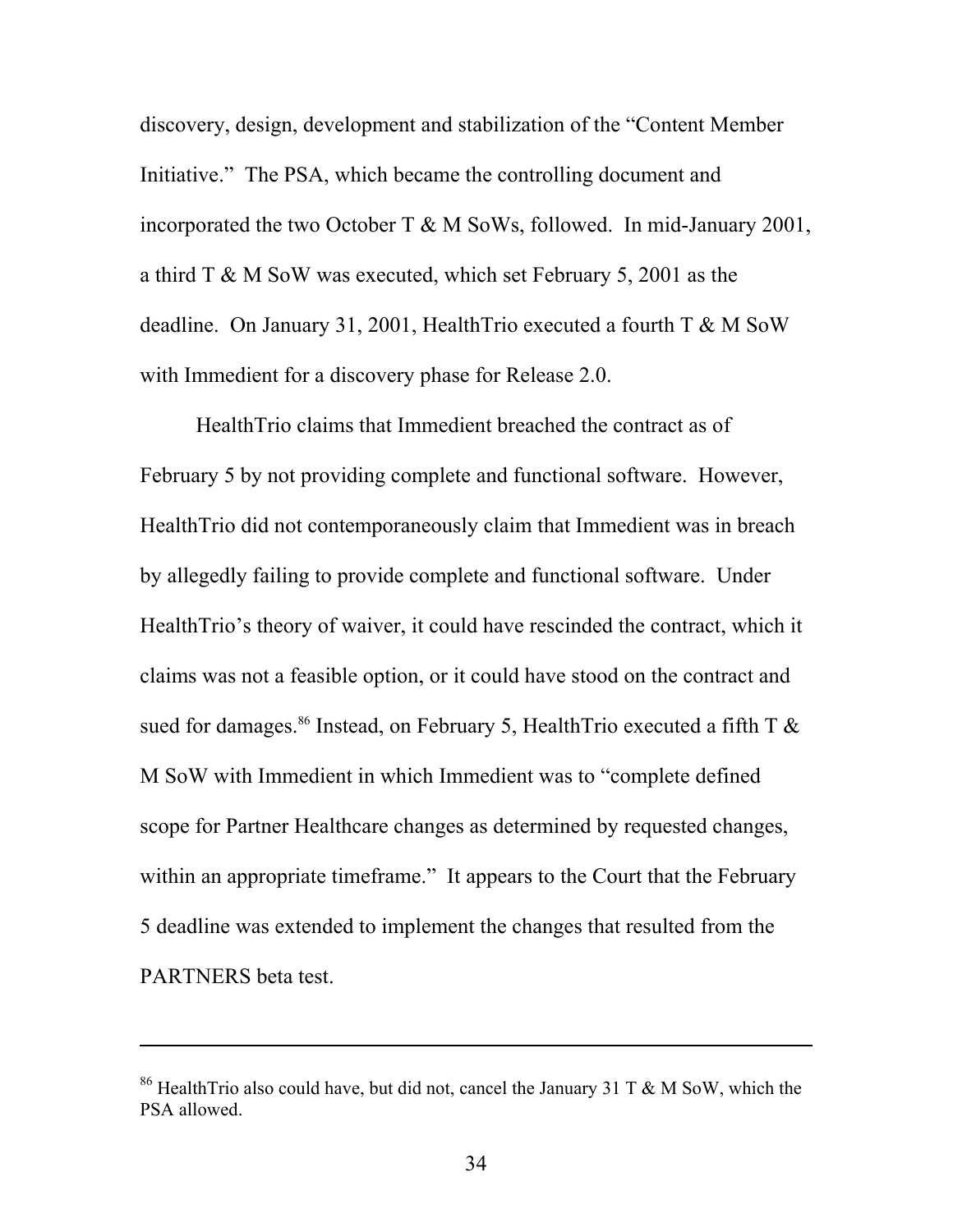Although HealthTrio now alleges that Immedient was in breach of the contract on February 5, HealthTrio not only executed the February 5 T  $\& M$ SoW, it also executed a sixth T & M SoW with Immedient on March 21, 2001 related to the Release 2.0, a separate component of the Project. It is not logical that HealthTrio would engage Immedient to begin work on the second phase of the project if HealthTrio felt that Immedient had breached the first part of the project.

HealthTrio had also been paying on the invoices presented by Immedient through to the sixth  $T \& M \& S_0W$ . The last invoice paid in full by HealthTrio was the March 9, 2001 invoice, which was presented a little over a month after the alleged breach by Immedient. The first invoice post February 5 was invoiced on February 12; this invoice was paid in full. There were two invoices on February 25 and an invoice on March 9, all three were paid in full. The last invoice upon which a partial payment was made was March 27. At no time during this period did HealthTrio communicate to Immedient that it was in breach of the contract, and more tellingly, HealthTrio never notified Immedient that payments were going to stop.[87](#page-34-0) HealthTrio just never made another payment.

<span id="page-34-0"></span><sup>&</sup>lt;sup>87</sup> At oral arguments the Court asked counsel for HealthTrio what were the reasons in the record that HealthTrio stopped paying the invoices; counsel replied that the record is not clear as to why HealthTrio stopped paying the invoices.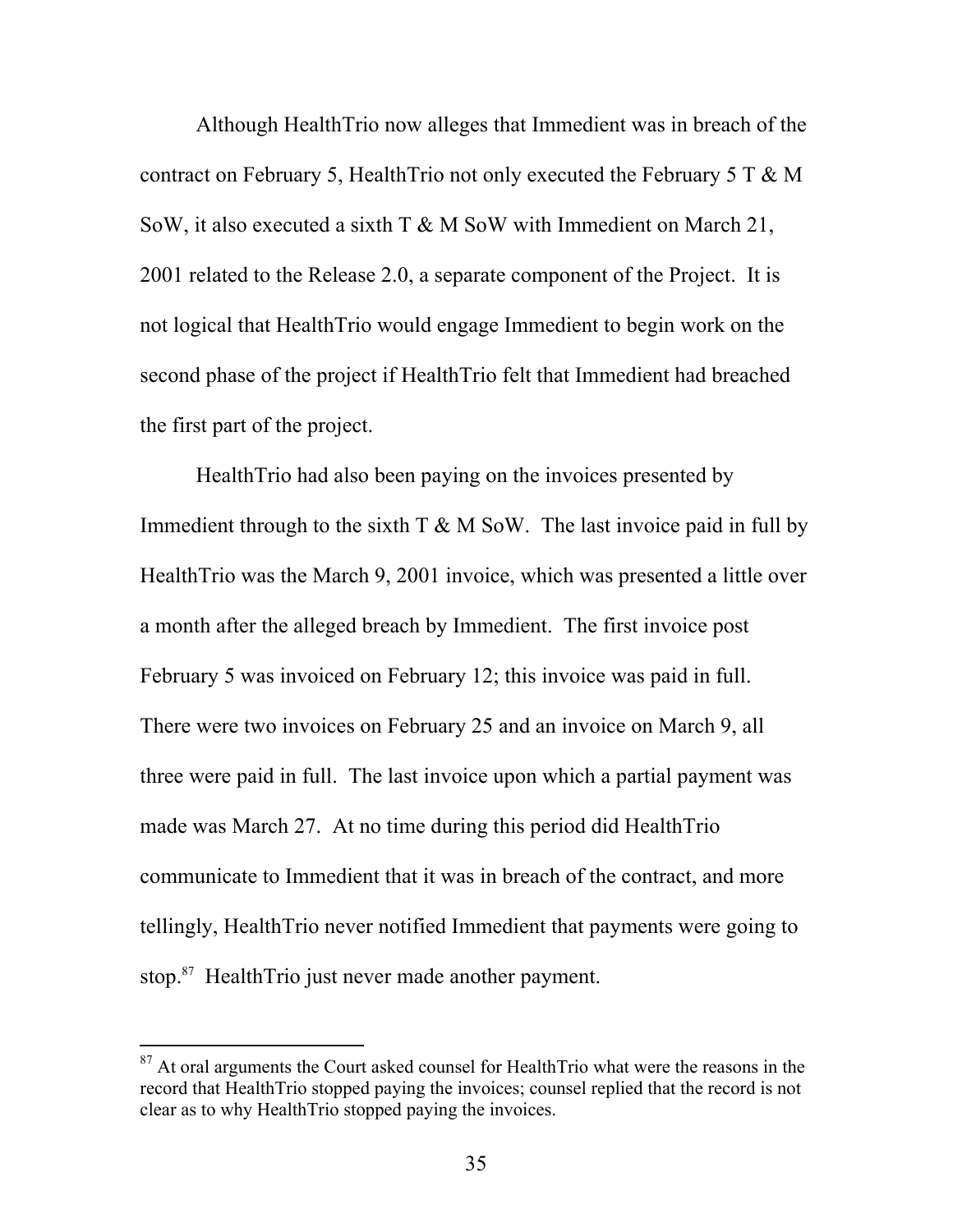However, even though HealthTrio stopped paying on the invoices, it continued to enter into new  $T \& M$  SoWs with Immedient. HealthTrio executed four T & M SoWs after February  $5.^{88}$  One of the T & M SoWs was entered into on March 21 and two of those  $T \& M$  SoW were entered into after March 27 (one on April 13 and one on May 15). In order for HealthTrio to not be in breach for its failure to pay the invoices for services rendered, HealthTrio must have had a legal reason not to have been obligated to pay. HealthTrio argued that it was relieved from its duty to pay Immedient because of Immedient's own breach of the contract that occurred on February 5. However, if HealthTrio stopped paying the invoices after March 27 because of Immedient's alleged breach of February 5, then HealthTrio, at the very least, acted in bad faith if it entered into two more T & M SoWs that it had no intention of paying.

Dr. Korpman testified that in early 2001 he "started to ask questions" about the HealthTrio*connect*<sup>tm</sup> project and that he decided HealthTrio "better stop and reassess" what was going on with the project.<sup>89</sup> Dr. Korpman acknowledged that he "was not a great fan of sending this project out to

<span id="page-35-0"></span><sup>&</sup>lt;sup>88</sup> This count includes the February 5 T  $\&$  M SoW that was executed in the knowledge that the February 5 deadline would not be met.

<span id="page-35-1"></span><sup>89</sup> Korpman Direct at A-0147.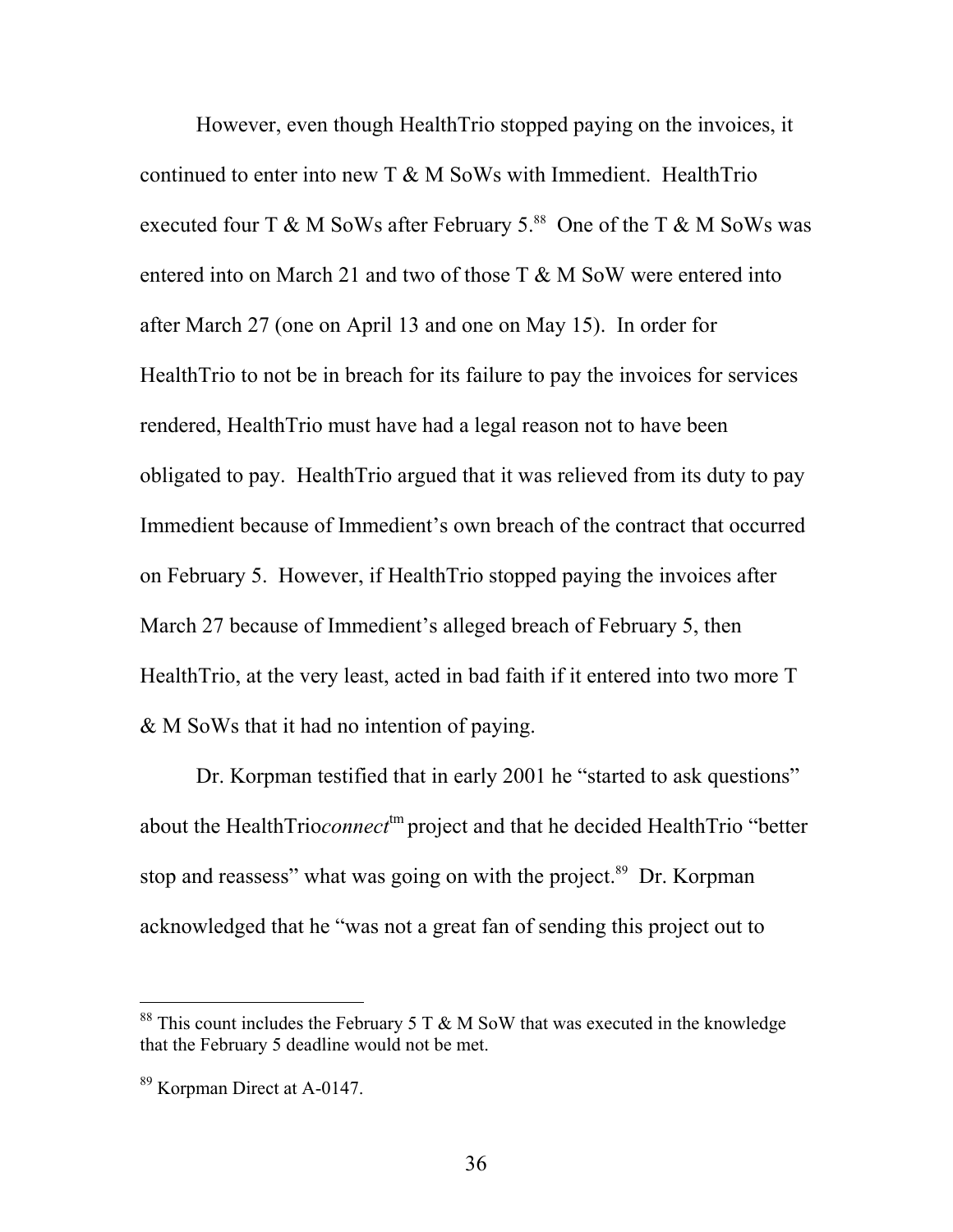begin with."<sup>90</sup> Dr. Korpman testified that he "discover[ed] [that HealthTrio] spent a lot more money than [he] thought."<sup>91</sup> Dr. Korpman stated that he had "never had an intention of paying  $$650,000$  and one dollar" for the project,  $^{92}$  $^{92}$  $^{92}$ even though the \$650,000 was an estimate of charges and was not binding on Immedient.<sup>93</sup>

On May 1, Hilado sent an email to Jan Ticich, HealthTrio's vice president of administration, in response to an email from Ticich. The Ticich email complains about the cost associated with Phase II of the project, which HealthTrio had initiated through the two April  $2^{nd}$  T & M SoW s.<sup>94</sup> Ticich stated that Dr. Korpman "became 'livid' at the thought" of Phase II's estimate of \$500,000 to \$750,000 (revised to \$650,000 to \$850,000).<sup>95</sup> Ticich questioned "who gave [Hilado] permission to sign the agreement."[96](#page-36-6) 

Hilado acknowledged that Dr. Korpman told him not to sign anything until after a management meeting in which the project's future would

<span id="page-36-0"></span> <sup>90</sup> *Id* at A-0151.

<span id="page-36-1"></span><sup>91</sup> *Id* at A-0148.

<span id="page-36-2"></span><sup>92</sup> *Id* at A-0148.

<span id="page-36-3"></span> $93$  PSA at PX 2.

<span id="page-36-4"></span><sup>&</sup>lt;sup>94</sup> Ticich Email of April 30 at PX 147.

<span id="page-36-5"></span><sup>95</sup> *Id* at PX 147.

<span id="page-36-6"></span><sup>96</sup> *Id* at PX 147.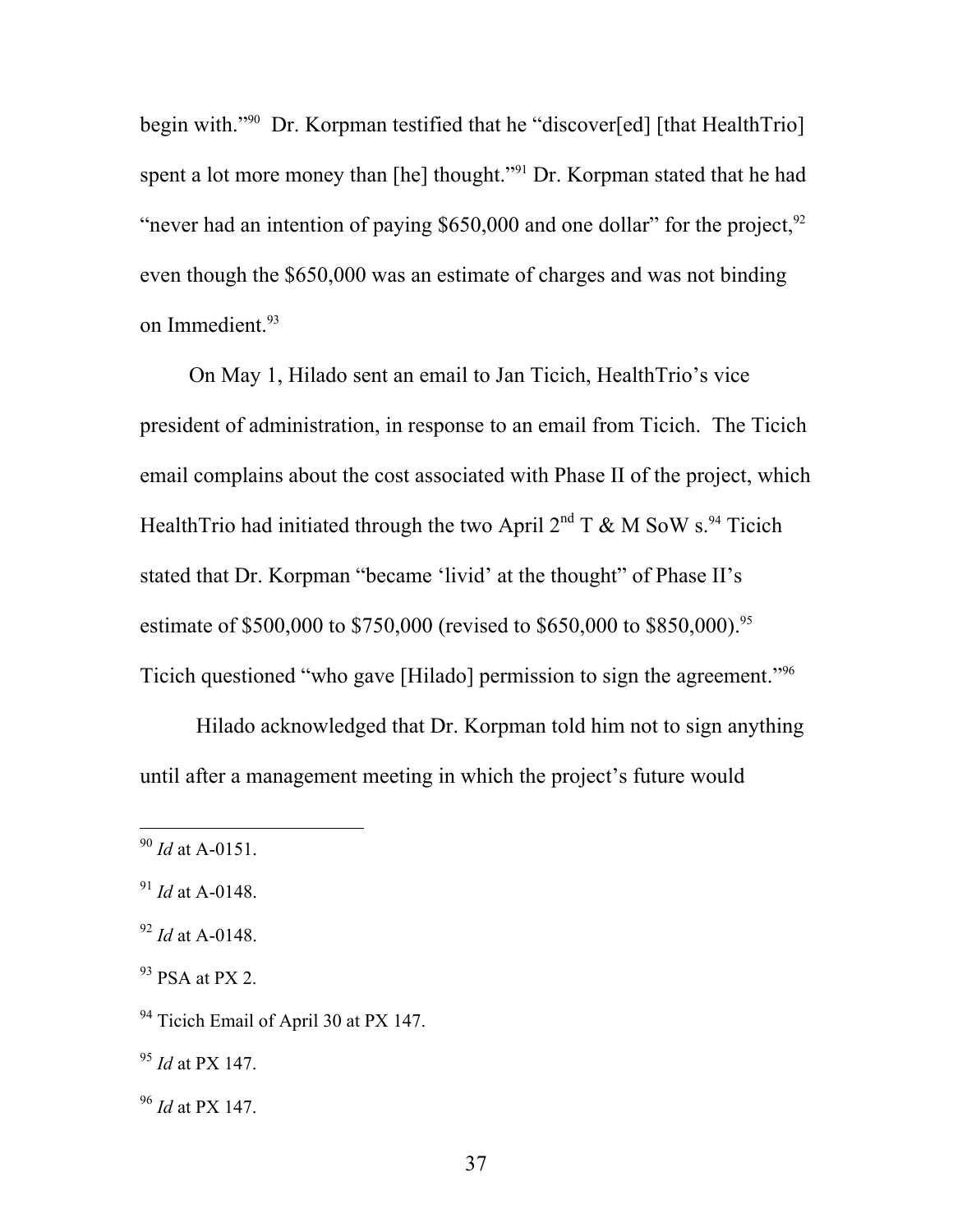presumably be discussed.<sup>97</sup> Hilado responded that "based on [Cindy Post's] discussion with [Dr. Korpman] he "underst[ood] that the statement of work could be signed and [HealthTrio] could continue development on the members piece."<sup>98</sup> Hilado responded that "[i]f we are unable or unwilling to continue the member portal development with Immedient at this time, I can terminate the project with Immedient and take possession of all the documentation that has been created so far for Phase II.["99](#page-37-2) Hilado further stated that there was an immediacy to signing the  $T \& M \text{ SoW}$  s because HealthTrio "risked losing the dev[elpoment] team (and its experience)."<sup>[100](#page-37-3)</sup>

There was also testimony suggesting that HealthTrio may have been experiencing cash flow problems at the time it stopped paying on the invoices. Dr. Korpman wrote to Hilado on March 21 that he was not "feeling real warm" about entering into Phase II with Immedient "until [HealthTrio] raise[d] some money."<sup>101</sup> Ticich in her email to Hilado on

<span id="page-37-2"></span><sup>99</sup> *Id*.

<span id="page-37-0"></span> $97$  Hilado Email of May 1 at PX 147. There is no evidence in the record as to when the management meeting was held and what was discussed, other than the reference to the meeting by Hilado. Presumably, the meeting would have been sometime between March 21, 2001, when Dr. Korpman told Hilado not to sign the Phase II agreement and April 2, 2001, when Hilado signed the two  $T \& M \text{ SoW s.}$ 

<span id="page-37-1"></span><sup>98</sup> *Id* at PX 147.

<span id="page-37-3"></span><sup>&</sup>lt;sup>100</sup> Hilado Email of May 1 at PA 147.

<span id="page-37-4"></span><sup>&</sup>lt;sup>101</sup> Korpman Email of March 21 at PX 120.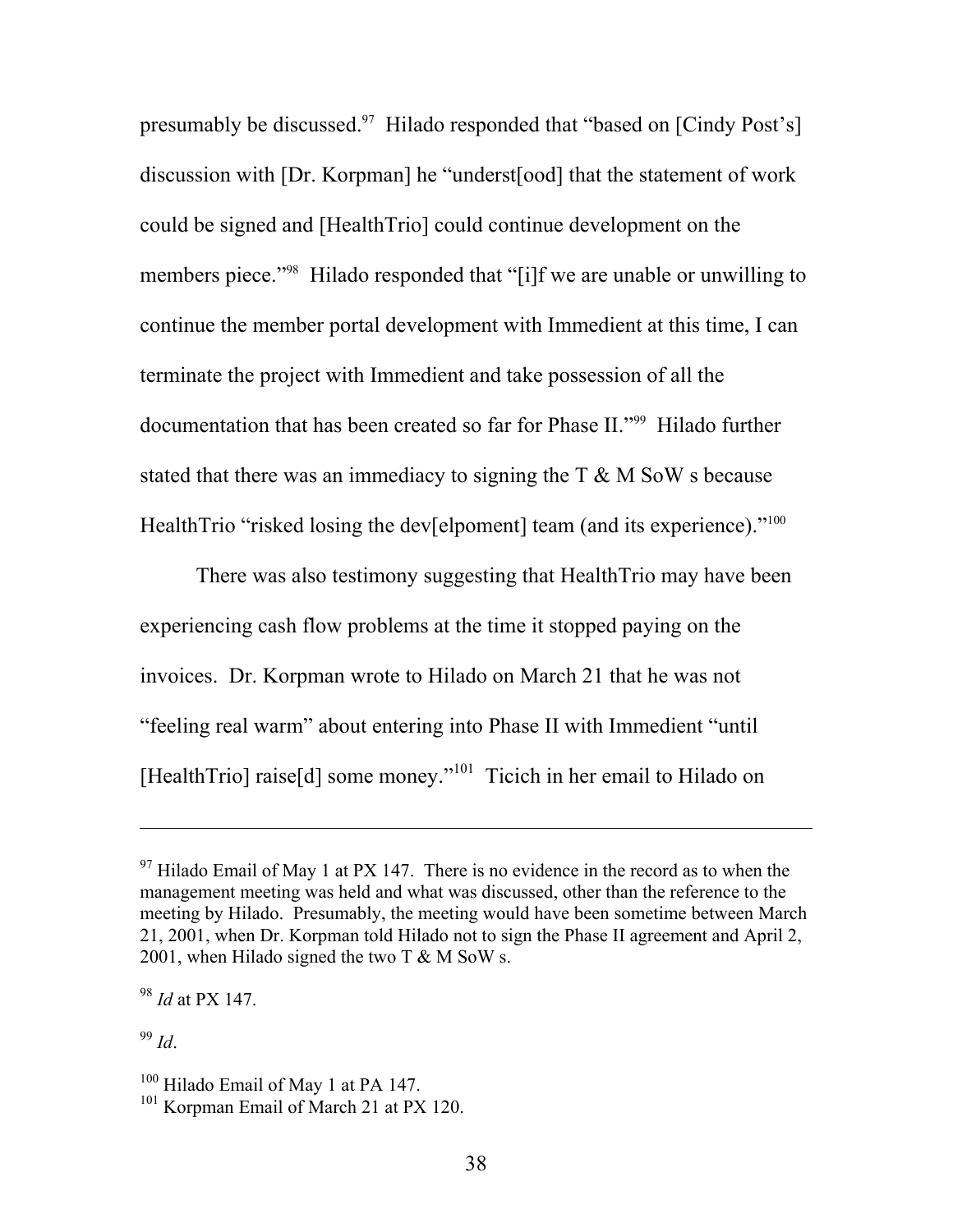April 30 alludes to some type of financial problem when she says "[HealthTrio] cannot commit company funds in that price range at this time."<sup>102</sup> Hilado in his response stated that one option for HealthTrio was to delay further work on the project "until we are in a position to continue work with Immedient."<sup>103</sup>

This Court does not find that HealthTrio's defense/counterclaims are meritorious. Given the undisputed language in the PSA and the  $T \& M$ SoWs and the actions of HealthTrio after the alleged breach, the Court can only harmonize the evidence by finding that HealthTrio did not contemporaneously believe that Immedient had mislead them into executing the contract or that Immedient had breached the contract first. It appears to this Court that HealthTrio, through the possible prodding of Dr. Korpman, decided to terminate the contract with Immedient due to the rising cost of the HealthTrio*connect*<sup>tm</sup> project and/or to an apparent cash flow problem at HealthTrio. The Court finds that under the PSA and the T & M SoWs, HealthTrio could have terminated the contract (with proper notice) under either or both scenarios; however, HealthTrio still had a duty to pay for any work that it authorized Immedient to provide and that was not disputed in a

<span id="page-38-0"></span><sup>&</sup>lt;sup>102</sup> Ticich Email of April 30 at PX 147.

<span id="page-38-1"></span><sup>&</sup>lt;sup>103</sup> Hilado Email of May 1 at PX 147.